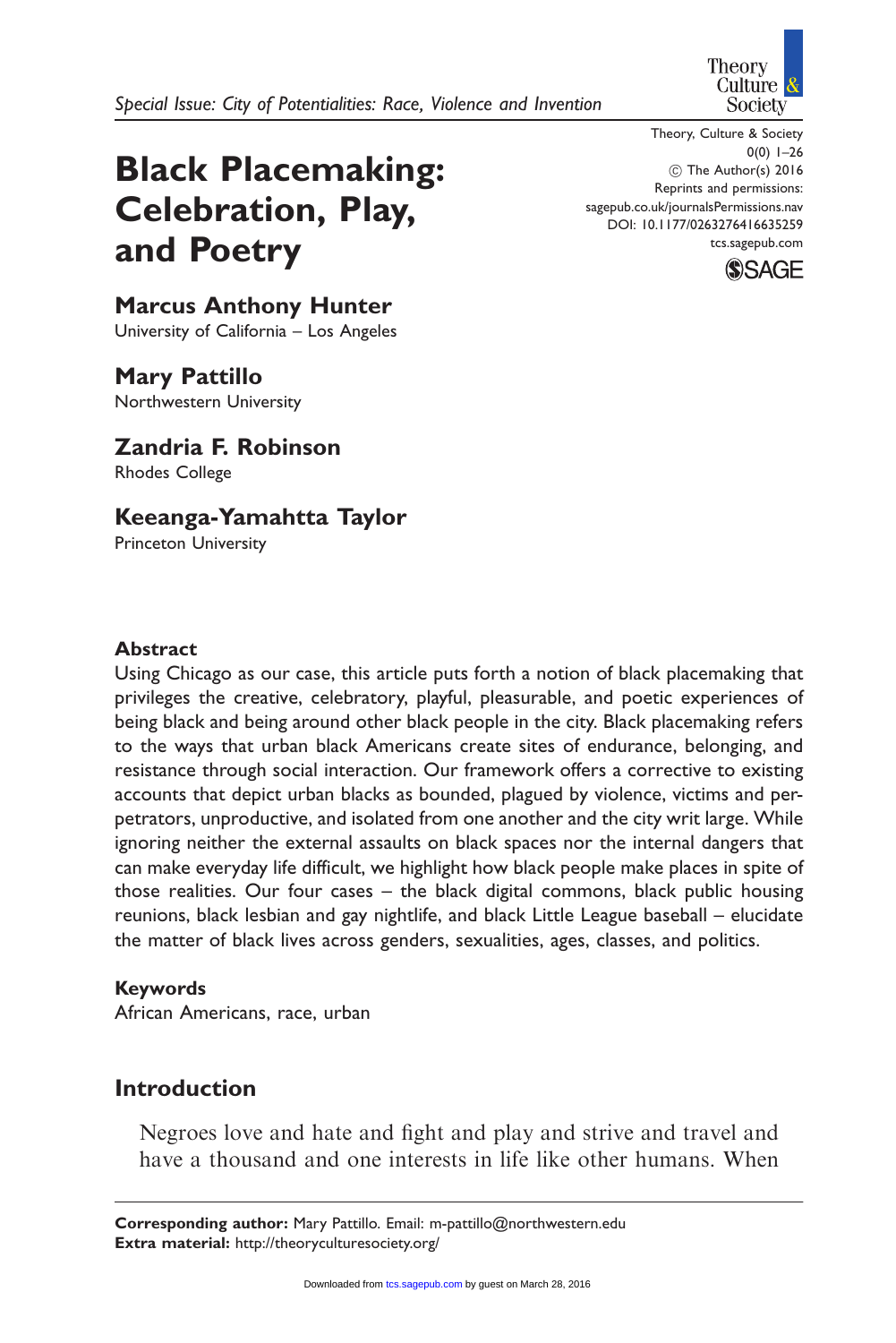his baby cuts a new tooth, he brags as shamelessly as anyone else without once weeping over the prospect of some Klansman knocking it out if and when the child ever gets grown. (Zora Neale Hurston, 'Art and Such' [1990 (1938): 24])

The corpus of social science scholarship on black people in the US tilts in the latter direction of Zora Neale Hurston's keen insight. Instead of focusing on their 'thousand and one interests', research on black people and black communities attends more to the literal and metaphorical Klansman who causes weeping and worrying about if children will 'ever get grown'. We think it's time to balance the scale. Using Chicago as our case, this article puts forth a notion of black placemaking that privileges the creative, celebratory, playful, pleasurable, and poetic experiences of being black and being around other black people in the city. 'A spot in the universe', writes sociologist Thomas Gieryn, 'becomes a place only when it ensconces history or utopia, danger or security, identity or memory' (Gieryn, 2000: 465). We show how black Chicagoans use interaction and meaning to transform spaces into places, however ephemeral they may be.

We ignore neither assaults on black placemaking from the outside – as in lethal policing and destructive urban planning – nor internal dangers – such as homophobia, harassment, and homicide. Instead, we highlight how black people make places amidst and in spite of those realities. Black placemaking refers to the ways that urban black Americans create sites of endurance, belonging, and resistance. Connecting this point to the current historical moment, we argue that one of the reasons that activists have had to insist on what is an otherwise obvious assertion – that 'Black Lives Matter' – is because the social science scholarship on black urban communities (not to mention mass media portrayals) so rarely captures the life that happens within them, and thus the matter of black people's humanity.

Lest we fall into the trap we are criticizing, we do not rehearse the history of indignities visited upon black Chicago and the disorders that sometimes arise in response. There is a long, deep, and illustrious scholarship on these topics (Hirsch, 1983; Sampson, 2012; Sharkey, 2013; Venkatesh, 2006; Wilson, 1996). This literature, however, is the essential backdrop of our theoretical argument. Yes, many black people live within a fundamentally racialized and racist structuring of (urban) space and some black people exhibit bad behaviors as a result, but this reality does not wholly consume the energies of the black community. What remains are the creative practices of black placemaking. Hence, black placemaking also offers a framework for understanding the placemaking of other deeply disadvantaged, stigmatized, and often segregated groups – e.g. poor people, Native Americans, some immigrants, the mentally ill, and people with  $HIV/AIDS -$  since all such groups must find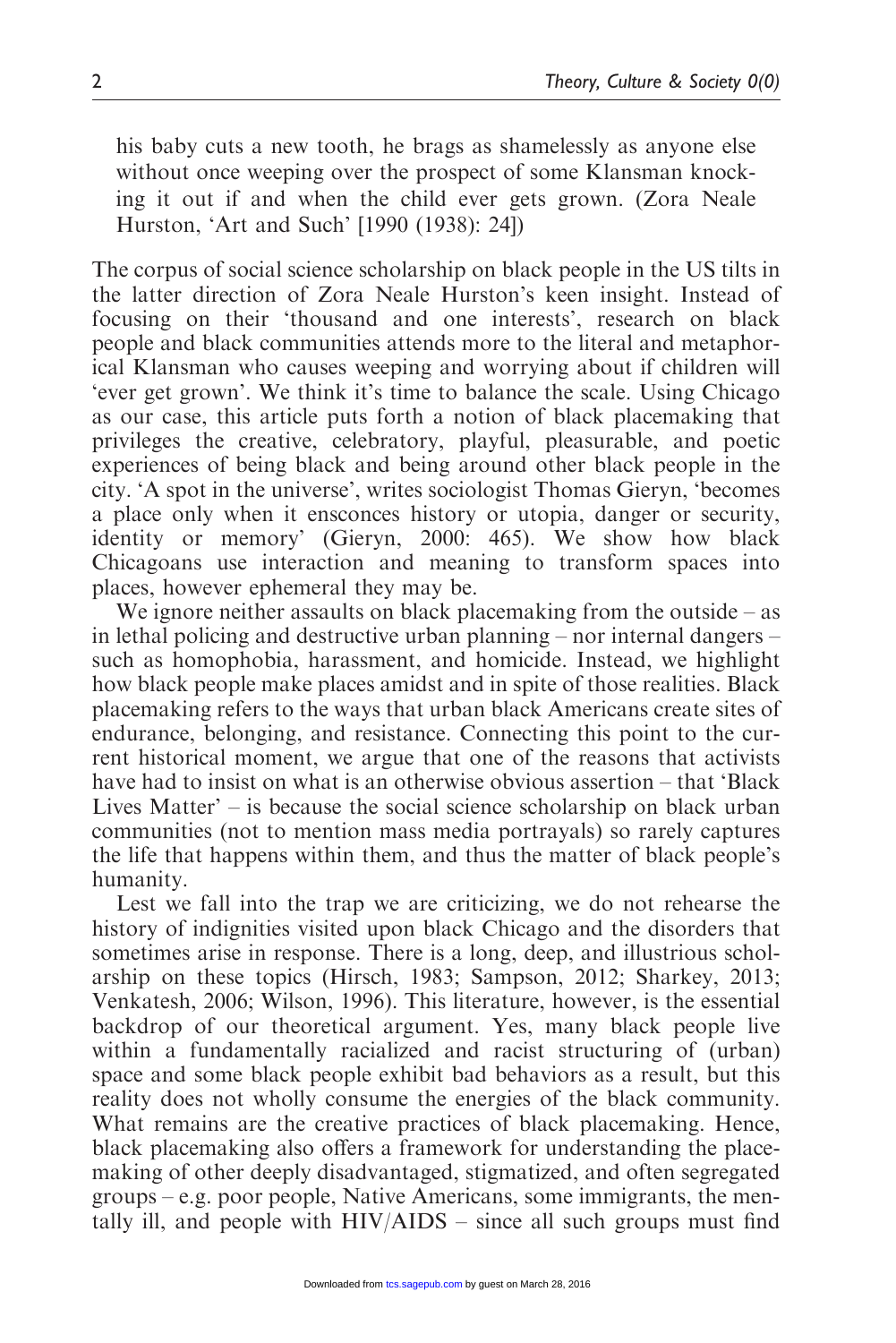meaning in hostile spaces. The concept of black placemaking, then, attempts to counter the scholarship that contributes to the unrelenting negative portrayals of black neighborhoods without losing sight of the dialectical relationship between structure and agency, between domination and resistance.<sup>1</sup>

We begin the article with a brief discussion of foreclosures and the urban planning that grows out of it. This topic allows us to highlight interventions that call for the displacement or exclusion of black people (and other stigmatized groups) for the purposes of progress and improvement. Legal scholar Patricia Williams writes: 'In the context of today's ghettos, inner cities, and those places doomed to be called the Third World, ... [policies often envision] poor and dying populations as separate, distant, severable' (Williams, 1997: 11). Whereas a problems-based scholarly discourse about black communities contributes to inclinations towards 'amputation' (as Williams also calls it), focusing on black placemaking recognizes the life that such efforts destroy and explains why marginalized populations often cling so fiercely to places that powerful and privileged city elites see as degenerate (Fullilove, 2004). We then offer a discussion of the idea of placemaking and its particular application to black communities. Next, we offer four empirical cases that illustrate how placemaking works and what it looks like in practice. These vignettes illuminate how black sociability is rooted in physical and virtual spaces that are remade into black places through claims and practices of endurance, along with a healthy dose of verse, song, and poetry. We conclude by considering how our analysis might shape the future study of urban America and the lives and experiences of black residents therein.

#### Black Placemaking in Context

The foreclosure crisis in the early decades of the 21st century follows a long history of housing (and other) injustices (Satter, 2009; Taylor, 2012) and is acutely felt in many of the neighborhoods that comprise black Chicago (Immergluck and Smith, 2006; Woodstock Institute, 2014). The toxic cocktail of subprime lending, unemployment, and unmanageable mortgage payments has left a trail of foreclosures that have pockmarked neighborhoods across the city's South and West Sides. For example, in 16 Chicago communities that are majority African American, 10 percent or more of the homes were in foreclosure between 2008 and 2012 (Rodkin, 2013). It takes roughly 18 to 24 months for a foreclosure to be completed, thereby prolonging the pain of vacant buildings and stolen wealth.

In these situations of concentrated foreclosures, some banks have decided that walking away from a home is a better bet than succeeding in a foreclosure proceeding. Chicago journalists Gallun and Maidenberg (2013) report that, as of 2013, Chicago had 33,902 vacant homes, a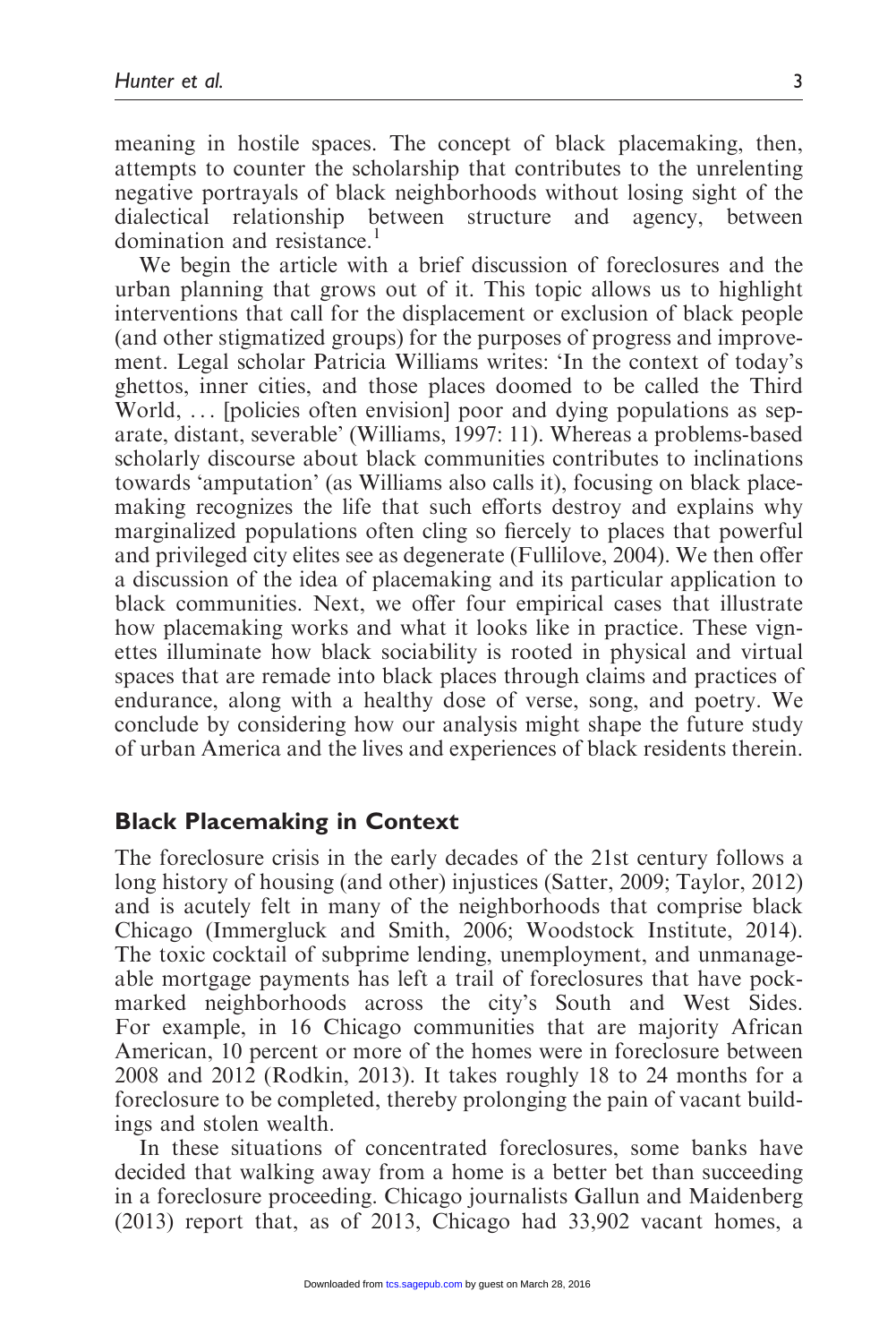22 percent increase from 2010. The culmination of these processes of foreclosure, dispossession, and abandonment has been a campaign of demolition. Throughout Chicago, houses are marked with a dreaded red 'X' indicating their precarious, perhaps even dangerous, state. Orders to demolish houses rose from 119 in 2010 to 859 at the end of 2013 (Gallun and Maidenberg, 2013). When Cook County Commissioner Bridget Gainer was asked to describe the implications of the pending demolition of hundreds of abandoned properties in primarily African American neighborhoods, she said, 'We see "demo" as a negative activity, like you're destroying things, you're taking away ... [But] in some ways, it actually makes the surrounding things more valuable. It's almost like pruning a tree' (as quoted in Gallun and Maidenberg, 2013).

The tandem of purported dysfunction and abandonment serves as a pretext for reimagined urban space that is contingent on the 'pruning' of not only dilapidated and emptied houses but also of the people who are blamed for the decay. City planners and political leaders emphasize 'smart growth', 'right sizing' and 'creative destruction' as they try to shrink city boundaries and neighborhoods, or simply start over, rebuilding new structures with new people, and creating new cities. But what is lost? Comparing the destruction of houses in black neighborhoods – and therefore the communities themselves – to the mundane act of 'pruning a tree' is to conceive of these as unproductive, diseased, obstructive, and derelict spaces. The obliteration and attenuation of black spaces across Chicago threatens to eliminate significant cultural artifacts and contributions apparently unknown to city officials and others who speak of remaking Chicago as if it were only an exercise in cartography (or horticulture, to continue the 'pruning' metaphor). But contrary to the ignorance, willful blindness, or malign intent that contemplates demolition, black Chicagoans have always transformed segregated and often violently enforced neighborhood boundaries into a 'Black Metropolis' (Drake and Cayton, 2015 [1945]). They have turned 'segregation into congregation' (Lipsitz, 2011: 56; also see Lewis, 1993). The residents of Black Metropolis are not just objects of history or of socioeconomic circumstances; they are also subjects that fashion places by inscribing them with their own interpretations, meanings, and cultural significance. This enterprise, which is not the dominant narrative in the social science research on black communities, is what we call black placemaking.

Black placemaking refers to the ability of residents to shift otherwise oppressive geographies of a city to provide sites of play, pleasure, celebration, and politics. Our framework draws not only on the poetics of Zora Neale Hurston (and the other wordsmiths cited throughout this article), but also on theoretical literatures across a range of disciplines. In architecture and urban planning, placemaking is the simple idea that people 'transform the places in which we find ourselves into places in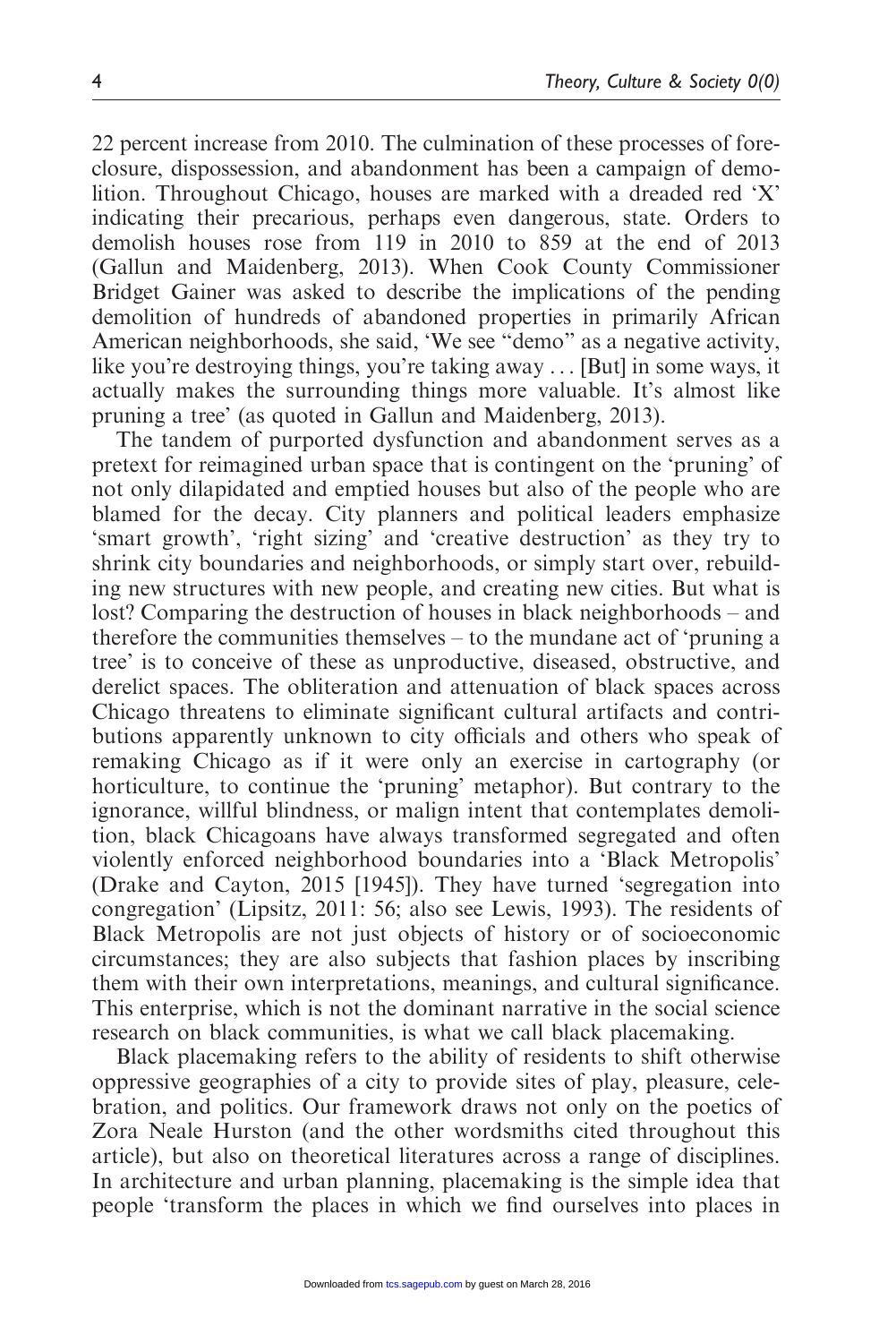which we live' (Schneekloth and Shibley, 1995: 1). Placemaking assumes 'human competence' (p. xii), which is often not an assumption granted to black urban residents. Black placemaking also draws on the notions of linked fate (Dawson, 1995) and secondary marginalization (Cohen, 1999). Black people's beliefs that their individual outcomes are tied to the well-being of the group bind them economically and politically, even as internal practices of marginalization threaten unity. Placemaking recognizes that race and racism – especially as manifest in residential segregation (Massey and Denton, 1993) – beget black political consciousness and offer opportunities to create new sites of gathering (Lipsitz, 2011). Finally, black placemaking seeks to analyze and recover the agency of urban blacks often lost in conventional perspectives.

As we will show, black placemaking occurs within a context of racial residential segregation, high unemployment, bad schools, urban violence, police brutality and a broad array of destructive urban policies. Yet, drawing on the idea of the urban commons (Harvey, 2012), we recognize black placemaking as a form of resistance to those offensives. As David Harvey (2012: 74) contends: 'Through their daily activities and struggles, individuals and social groups create the social world of the city, and thereby create something common as a framework within which all can dwell'. Yet, Harvey and other existing notions of placemaking (see, e.g., Project for Public Spaces, 2014) are relatively moot on the topic of race and do not explore what particular, concrete, and colored expressions of urban commons might look like. Black placemaking offers this perspective.

We selected the case studies from our collective repertoire of research projects in order to illustrate the various scales of black placemaking – from one nightclub, to public housing projects (even when they're gone), to whole 'sides' of the city, and virtually through social media – and to emphasize an intersectional perspective (Collins, 1990; Crenshaw, 1991) that captures the attitudes and actions of a wide range of black Chicagoans – men and women, old and young, gay and not gay, poor and not poor, digitally connected and in the 'real world'. The vignettes also draw on multiple kinds of data, from digital and social media, ethnography and qualitative interviews, archives, and content analysis. Obviously we do not capture all of the black placemaking that happens in Chicago or elsewhere, but our goal is to add to a growing literature centering black agency as consequential to city life and urban processes (see, e.g., Cohen, 2004; Kelley, 1994; Hunter, 2013; Pattillo, 2007; Robinson, 2014). In combination, the cases are evidence of urban black residents making places that have value, places that counter the depictions in the barrage of books and articles about black subjugation and deviance, and places where lives matter.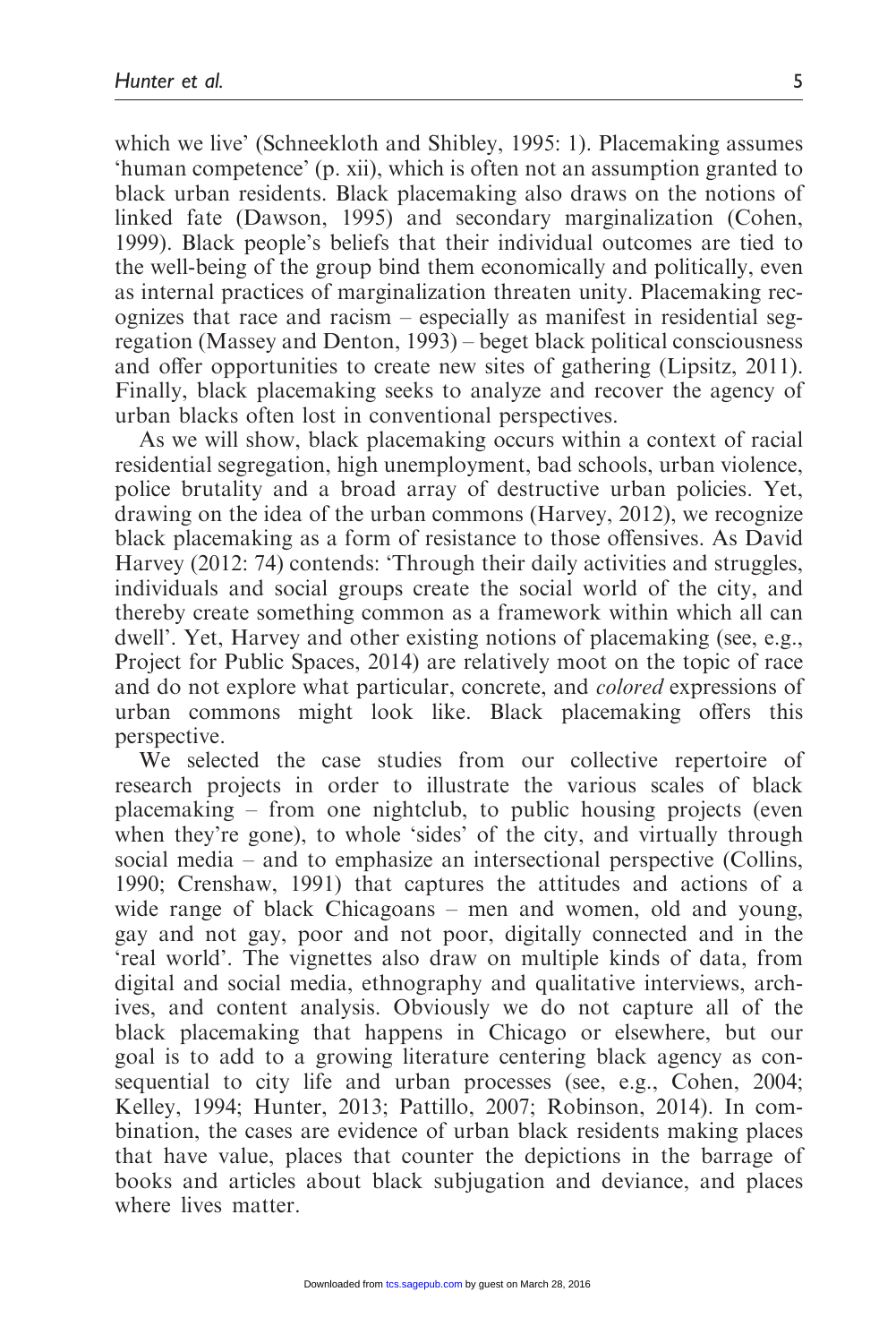# The Urban Commons of Black Gay and Lesbian Nightlife

Racial residential segregation shapes the landscape of urban America (Massey and Denton, 1993). Nowhere is this truer than in Chicago. But there are also schisms and distinctions within black communities, such as class, gender, ethnicity and, the focus of this section, sexuality. Black gays and lesbians in Chicago create shared leisure spaces as their own 'urban commons' – places to share affinities and resources and to sustain and expand networks in an effort to thrive and survive in the city. Nightlife is a moment to party, unwind, and cope. For black lesbians and gays in Chicago, nightlife takes on the added importance of facilitating intercommunity connections, bringing together residents of the 'sides' of Chicago and its suburbs to enable a critical mass (Cohen, 2010; Hunter, 2010). As Patricia Hill Collins (2004) argues, the invisibility of black lesbians and gays and their mistreatment both outside of and within the larger black community create the need for safe and affirming spaces. One Chicago nightclub, The Spot (a pseudonym), serves as that urban commons for black LGBTs on Friday nights, or 'gay night'.

The Spot is a nondescript building on a nondescript block near Chicago's downtown. The crowds that come to The Spot bring an undeniable energy to the relatively empty streets surrounding the club. The lights of cars illuminate the night. The sound of car radios blasting the newest hip-hop songs, loud conversations between friends and lovers, and voices expressing the excitement and anxiety regarding what the night will bring combine to produce a lively scene. Patrons snake along a small series of velvet ropes at the entry indicating the direction and location of the line to get in. The club is spacious, with two rooms of music and a stage in each room. Produced and operated by a local black promotion group, The Spot is a jambalaya of black bodies, black English, black music, black flirtation, black dance moves, and black life.

On any given Friday, Chicagoans come to The Spot from predominantly black neighborhoods like Englewood and Bronzeville on the South Side, and Garfield Park and Austin on the West Side. Although Chicago natives dominate the club, there are also black out-of-towners from as close as Milwaukee and as far as Atlanta. As in most nightclubs, The Spot is rife with sensual scenes of flirting, partnering, and pleasure. Jamaican dancehall artist Beenie Man offers a steamy, verbally pulsating soundtrack: 'Pon bed pon floor against wall/ We sex dem all till dem call mi/ I'm di girls dem sugar dats all/ Welcome di king of di dancehall' (Beenie Man, 2004). The music brings together strangers, friends, and partners, forming a dynamic urban commons wherein black gays and lesbians build and reaffirm a sense of desirability and worth.

The Spot is also a space where patrons build and sustain more instrumental ties of social support. Consider the insights of Prince (age 32, gay)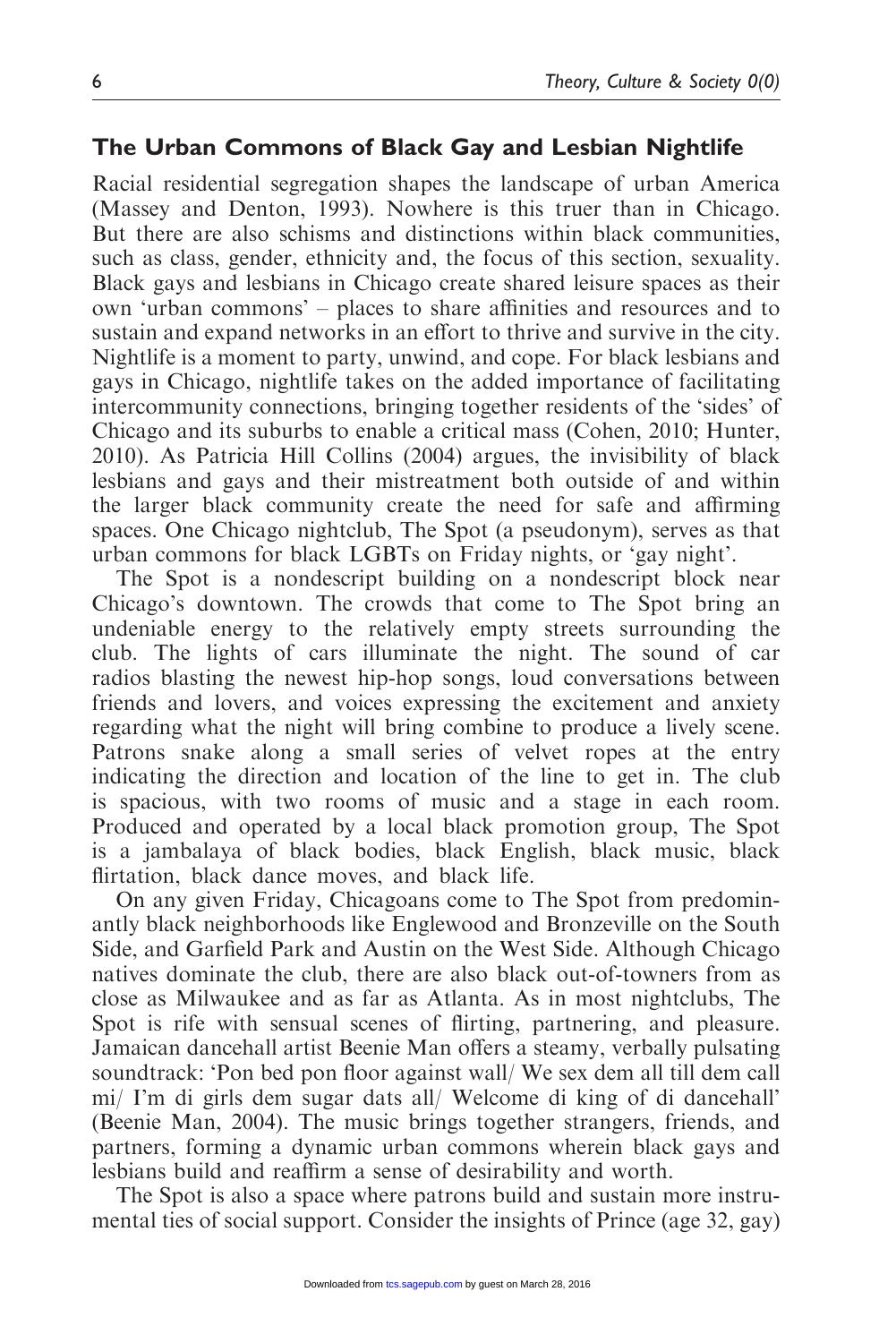and Lisa (age 24, lesbian), both of whom asserted in interviews that attending the club was necessary for meeting their daily needs:

Prince: I think it's an important space for black people in this city, period. But being gay or being lesbian, having this kind of space matters even more. There are just not a lot of places that provide a space where, as a gay black person, you don't feel like the minority. This is why for me I think of this space as a place to listen to music, dance, and build the kind of friendships that I need.

Lisa: People just think the club is a place to fuck, get fucked, dance crazy or fight. And I tell people all the time, the club is what you make it. I don't need to go to no club to get sex, you know what I mean. I go for other things ... Like I have a daughter and she's a teenager now, but a few years ago I came here and was really like needing a babysitter. I needed a job but she was too young for me to leave alone in the summer when school was out. So I would go to The Spot to see what other chicks there knew about people who did, like, babysitting. And a few other lesbians there really knew some people, like for real knew people. And what they said helped me find my babysitter for like two summers. The lady I took my daughter to was off of information I got from these ladies at The Spot. And that wasn't no accident, like I was really askin'. And it might seem strange but that's what you do. Not just me, a lot of people be there trying to get some help. I mean, you in a space with all these different black people who live in all these places in Chicago. What other space has that?

As both Prince and Lisa demonstrate, the decision to attend the club for them was based on acquiring a specific resource. They and others describe their experience at The Spot as 'getting what you need'. Their needs might be for belonging, for friendship, for good music, for stimulation, or to find a babysitter. This array of 'services' illustrates the marriage of marginality, unemployment, and single-motherhood, with the human imperative to have some fun.

In another interview, Denise (age 27, lesbian) represents the perspective of someone who has something to offer and uses The Spot to share information, resources, and expertise.

I work at this local organization that is out to help young black parents. When I first started going to The Spot I figured it would also be a good time to encourage people to come out to my office and learn more about my organization and what we do ... The first time I went I talked to someone and told them what I did, and they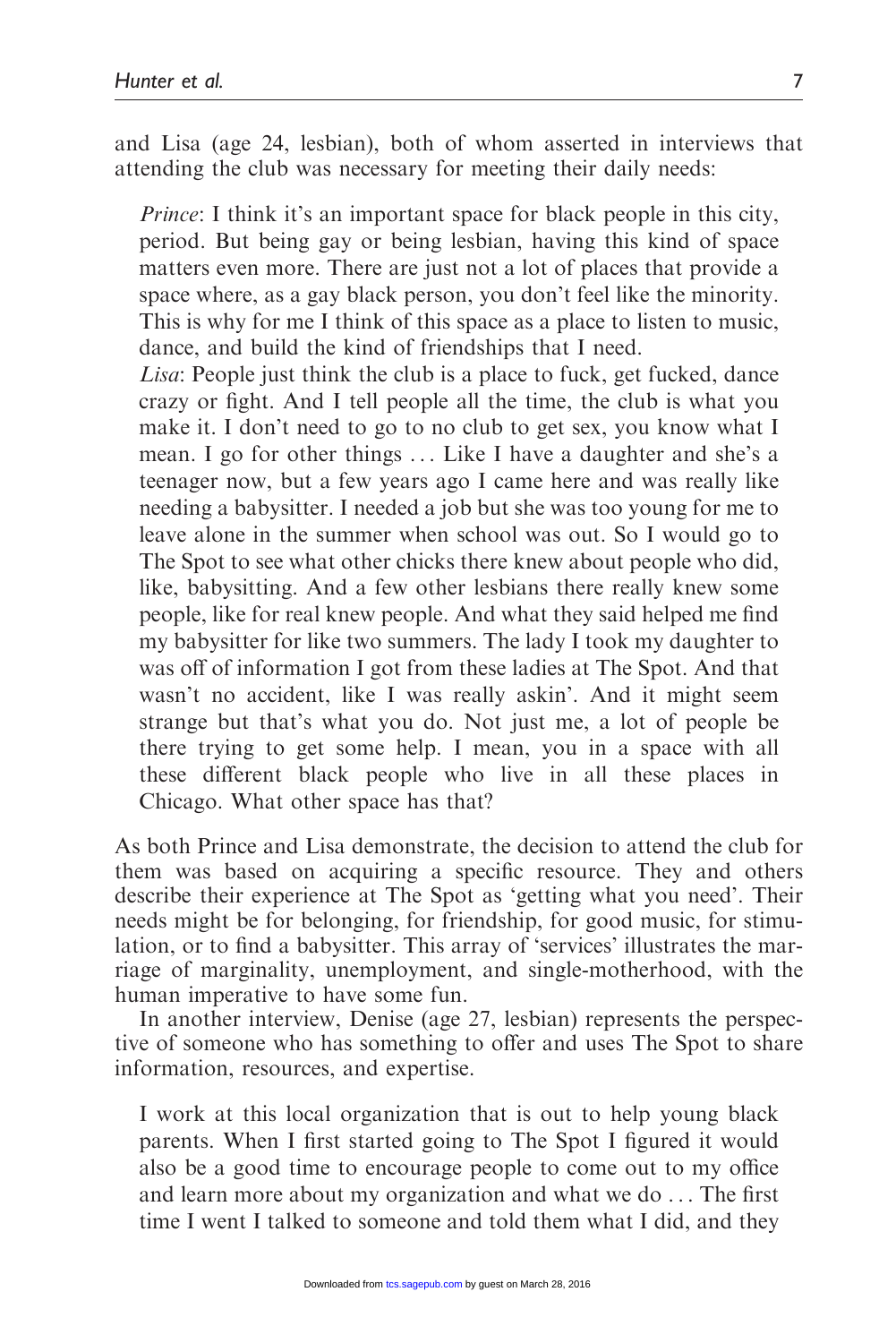took me over to a group of what had to be five or six people, and they just started asking me questions. Later the person I met told me that it was such a great coincidence that I ran into her, because her friends had come out hoping that they could run into someone like me ... The club is more than just this shake your ass kind of place. It can be, and it is for a lot of people, a space to get what you need, so you can make your life better.

An important feature of an urban black commons is that it provides, as one club-goer said, 'a space to make the community you need'. Jamal (age 25, gay) described The Spot as an important place for the creation and maintenance of networks of social support. Jamal, originally from Atlanta, GA, came to The Spot within the first week of moving to Chicago. For him, the club was an opportunity to meet all types of black gay people within one space, and to begin the work of creating his own community of support – a network that would help him to get acclimated in Chicago. He recounted:

I been here now for like three years, and I remember going to The Spot the first week I got here. It was hard when I got here, I only had just enough money to pay rent, and had spent most of my money moving and stuff. I didn't know nobody so that made it really hard. So when I came to the club, I wanted to meet some people who could be my community here. People who could show me around, because I had no idea where stuff was, like what street was where ... you know the stuff that matters in trying to get around in a new city. And that night I met my best friend Donovan. He introduced me to some other people, and since then, I have about four or five really good friends, and all of them I met first at The Spot. It's crazy, because these people are my support, they help me get through stuff.

Jamal's reflections about using The Spot to develop social support networks were very common among interviewees. Jamal and others reveal that the club was a key space to meet a heterogeneous black gay population, with individuals from different social classes and from different neighborhoods across the city.

The Spot was also the place to nurture pre-existing friendships and fictive kin relationships. Simple pleasurable congregation was an overarching principle and purpose. This was true for Terri (age 22, lesbian), who was from the southwest side of the city. Terri characterized her experience at The Spot as 'kinda like goin' to a family cookout ... You go with a few of your close friends, and meet up with your family who you don't get to see during the week, and catch up, and have a good time with each other'. Often people gathered in small cliques of three to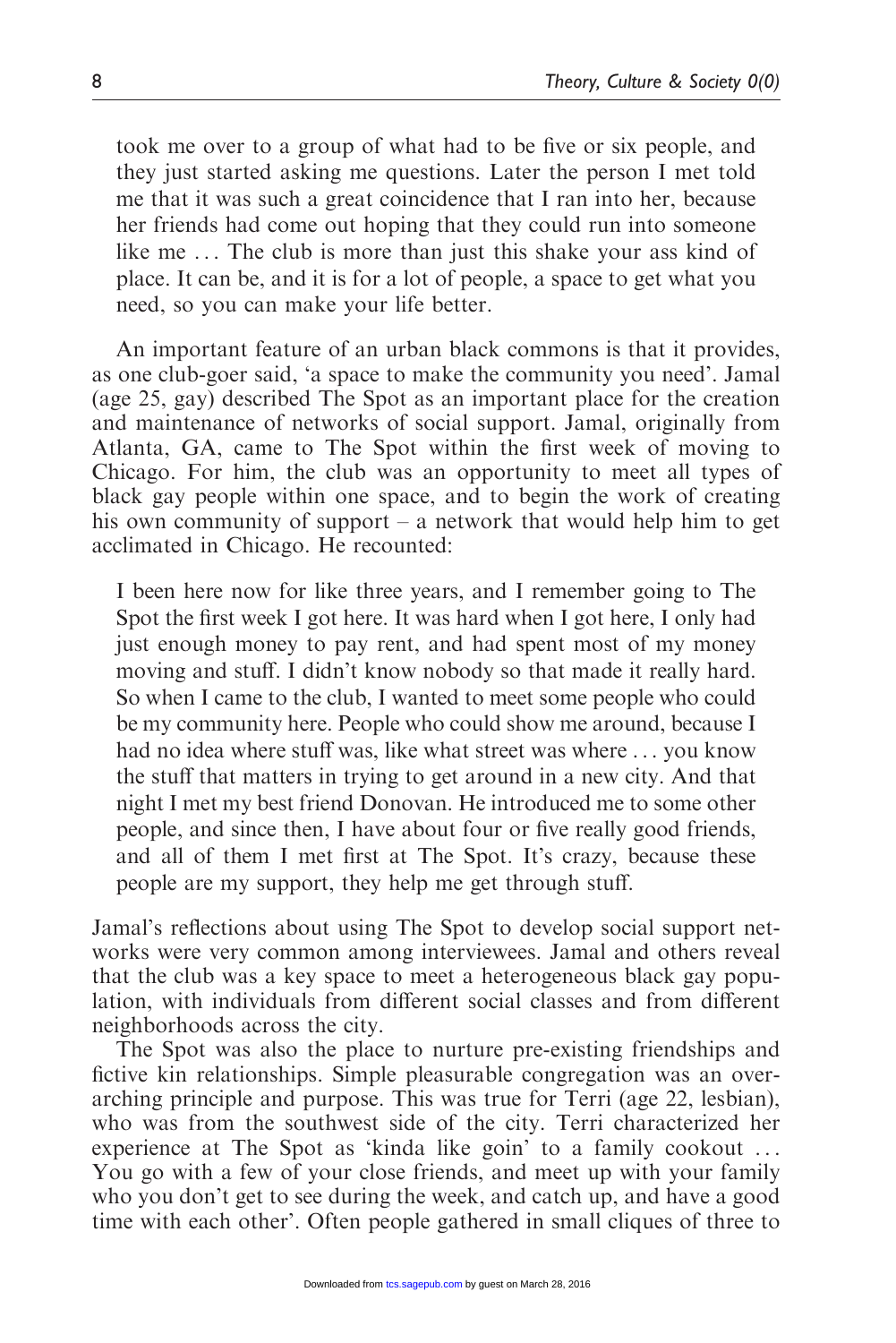four people along the dance floor and in the seating areas. They hugged, talked and danced in groups. While The Spot is at one level a pulsating, sweaty, erotic, and sexually intense space, Terri's description captures the other things that are going on. Both the bodily and the verbal communion make up this dynamic urban common. She described:

A lot of people that be at the club be there to be with friends. I go there to catch up with my people, hang out, and have a good time. Now from time to time I do meet a dude, but that's not what it's about ... It's really where I met my friends ... I mean the people who help you get through, especially in hard times.

Terri and the other interviewees quoted above tell a story. Black placemaking is always about finding pleasure amid challenging circumstances. It is about asserting black people's presence through connections, but it is not about an undifferentiated blackness, blind to the intersections of gender, sexuality, class, social citizenship, and age.

### Still Rising: Public Housing Reunions Reclaiming Place

OKAY FB HERE SOMETHING YOU CAN RUN AND TELL EVERYBODY: THE 36TH STREET COMMITTEE (LOWEND) PRESENTS THE 19TH ANNUAL 36TH STREET FAMILY REUNION OUR THEME: STAYING CONNECTED SERVING OUR COMMUNITY SINCE 1995 DATE: SATURDAY, AUGUST 30, 2014 (Statewaygardens Reunions Lowend 2014)

Accompanying the above Facebook announcement of the 2014 'family reunion' is a photograph from a 2012 gathering. Six women and ten men – all African American and all over 40 – are huddled close together in front of a painted cloth backdrop. Their bodies are interlocked, their hands on each other's shoulders. Some give full toothy smiles while others look cool and nonchalant. Most of the men have on hats. Seven felt fedoras and one black pub cap. A man in the front row is dressed in a loose-fitting deep plum shirt and slacks ensemble. He has on a fedora and wears it following the advice one of Chicago's well-known African American hatters: 'Always cock it ... If it's not cocked, it means you're just learning' (Elejalde-Ruiz, 2014). A man to his left has on a yellow and red suit with a red vest and a matching pocket square. Two of the women sport dyed blond hairdos and one wears silver suede cowboy boots. They are all former residents of the Stateway Gardens public housing complex on Chicago's South Side. They come together annually to share their memories of life in the projects, to celebrate their friendship and kinship, and to stake their place in Chicago despite efforts to remove them.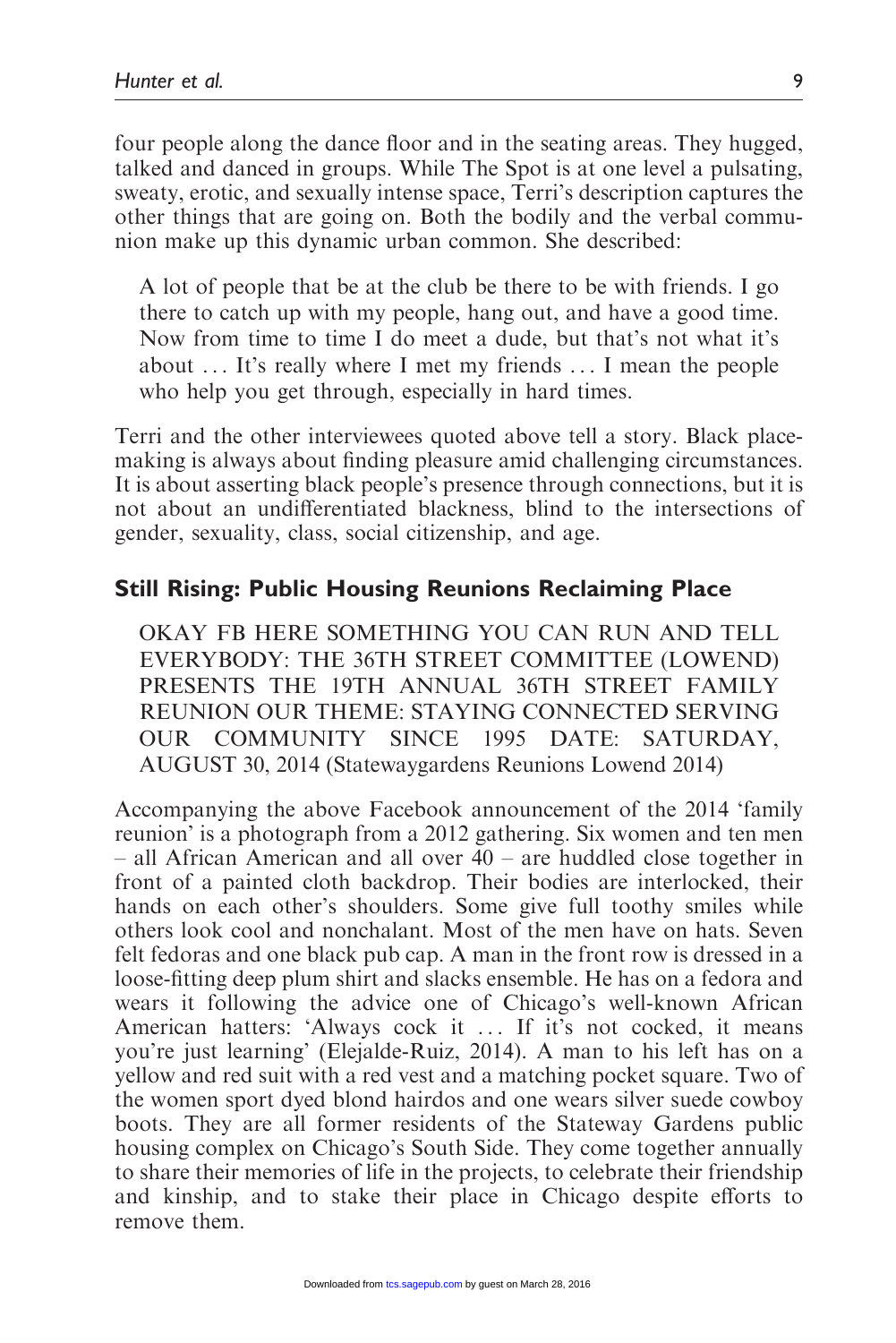The last high-rise in Stateway Gardens was demolished in 2007. Most of the high-rise public housing in the city has met the same end, cleared to make way for new developments that mix low-, middle-, and high-income families all together, along with new upscale amenities and businesses. Across the US, nearly 250,000 people have been displaced by public housing demolitions, and over 80 percent of them are African American (Goetz, 2011). Chicago, where the vast majority of public housing residents are black, has demolished more housing than any other city in the US. While television and print media focus incessantly on street violence in Chicago's black neighborhoods as supposed evidence of the disintegration of community bonds and the devaluation of human life, the wholesale evisceration of the apartments, streets, playgrounds, corners, hallways, and community centers where thousands of black families once lived is state-perpetrated violence dressed in the language of social welfare policy. Yet while the high-rises might be gone, the former residents pull back together and perform important acts of placemaking through reunions and other forms of (virtual and in-person) collective gathering. As the African American poet Maya Angelou (1978) wrote: 'You may trod me in the very dirt / But still, like dust, I'll rise'.

Reunions bring people to a meaningful gathering place. The most salient places for residents were the physical buildings. In the online comments to a newspaper story about the Rockwell Gardens reunion, Tremaine Winston identified himself as 'from rockwell gardens 2514 #810' (Winston, 2011). Similarly, in an oral history interview with people who grew up in Chicago public housing, Eddie Leman identified himself and all of his family by building numbers in the Robert Taylor Homes.

My paternal grandmother, her name is Zola Washington. She lived in 4525 South Federal ... She had 17 kids. So to start off with I had about 16 uncles and aunts ... [W]e had several people in 4425 in our family. We got several people in 4429 that was in our family. Several people in 4444. So our family of Jacksons, Lemans, Eberharts, and Perrys was scattered throughout that one block of buildings. The apartment me and my mother lived in was 4429 South Federal. (Petty, 2013: 98)

All of those buildings are gone, so there are no physical structures to go back to. The city planners have also discarded the original names. The Ida B. Wells Homes (named for the African American anti-lynching crusader and journalist) has become Oakwood Shores; the Jane Addams Homes (named for the immigrant settlement house movement leader) was renamed Roosevelt Square; the Henry Horner Homes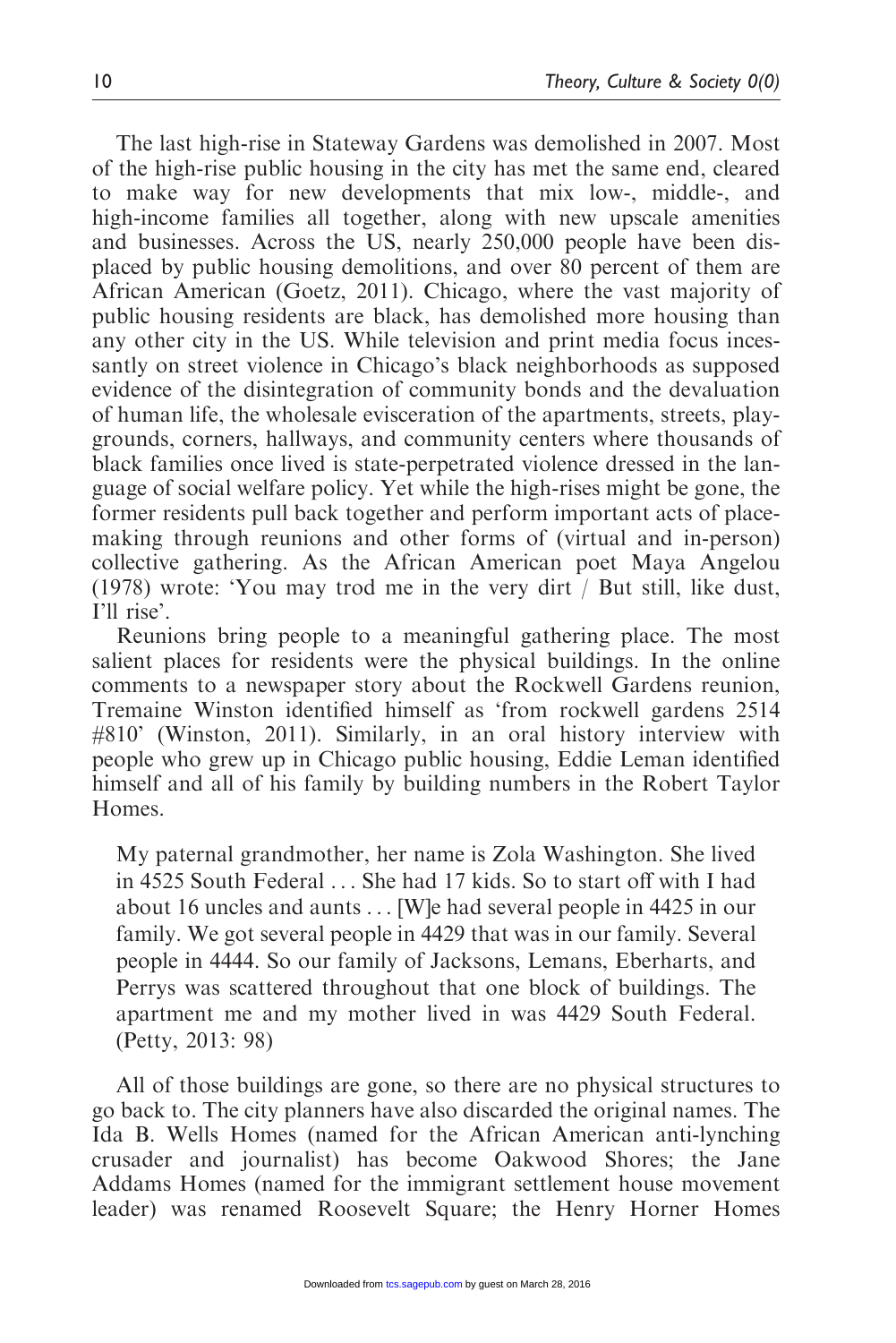(named for Illinois's first Jewish governor) has become Westhaven Park. And, still, in other locations, there's just nothing. Chicago writer and activist Jamie Kalven reports that roughly 400 acres of land where public housing once stood in Chicago now sit empty. He writes hauntingly: 'Imagine having the known world, the world by which you know yourself, obliterated virtually overnight' (2014: 2).

Nonetheless, Chicago's city leaders have not yet figured out how to make a place on the map disappear completely, and so former public housing residents have some rough geographic coordinates at which to gather. In 2003, former residents of Cabrini-Green organized Old School Mondays at a public park in the middle of the mostly demolished development (Joravsky, 2004; also see Austen, 2012). A short documentary on Old School Mondays (Bezalel, 2011) shows hundreds of people dancing in the park, hugging, barbecuing, exchanging phone numbers, and watching children play. 'It's about home,' says one woman in a trio of women being interviewed for the film. Another chimes in 'Cabrini's gonna always be home'. The first jumps back in: 'Even though it's not physically here'. And the second finishes her sentence with: 'But as long as we're around each other, we're feelin' it still'. Old School Mondays came to an end a few years later. As Orchard Park, Parkside at Old Town, and North Town Village filled up the land where Cabrini-Green once stood, there was no place left for poor black folks.

In other parts of the city, the reunions live on. Residents of the former Henry Horner Homes gathered at nearby Union Park in August of 2014. 'I had a great time at the HH picnic!!' wrote one attendee on the Henry Horner Homes Reunion Facebook page (Roberts-Walker, 2014). 'Glad we are able to get together like this. HH for life!!' The Stateway Gardens reunion was also in August, and took place at Dunbar Park, three blocks west of where the buildings once stood. 'HAD A BLASTTTTTTTT', posted one woman alongside a series of photos of old friends in playful poses, in various states of embrace, with infectious broad smiles, and delighting in each other's presence (Thomas, 2014).

In addition to bringing people together, reunions are also about memories, about the 'community of the mind' (Ortner, 1997). One Facebook post (Gayden, 2012) pays tribute to a recently deceased drama teacher from the public school that many Stateway Gardens children attended. The author writes: 'I was one of his favorites when I was a kid and he pushed me to strive to be the best, cracking that whip on me to deliver weeks of memorable performances of Dorothy in the Wizard of Oz ... I wonder if he knew what his contributions and dedication meant to us all'.

Perhaps the most poignant memory was posted by a spoken word artist, Kyla Jenee Lacey (2014), who recalled on Facebook a family tragedy in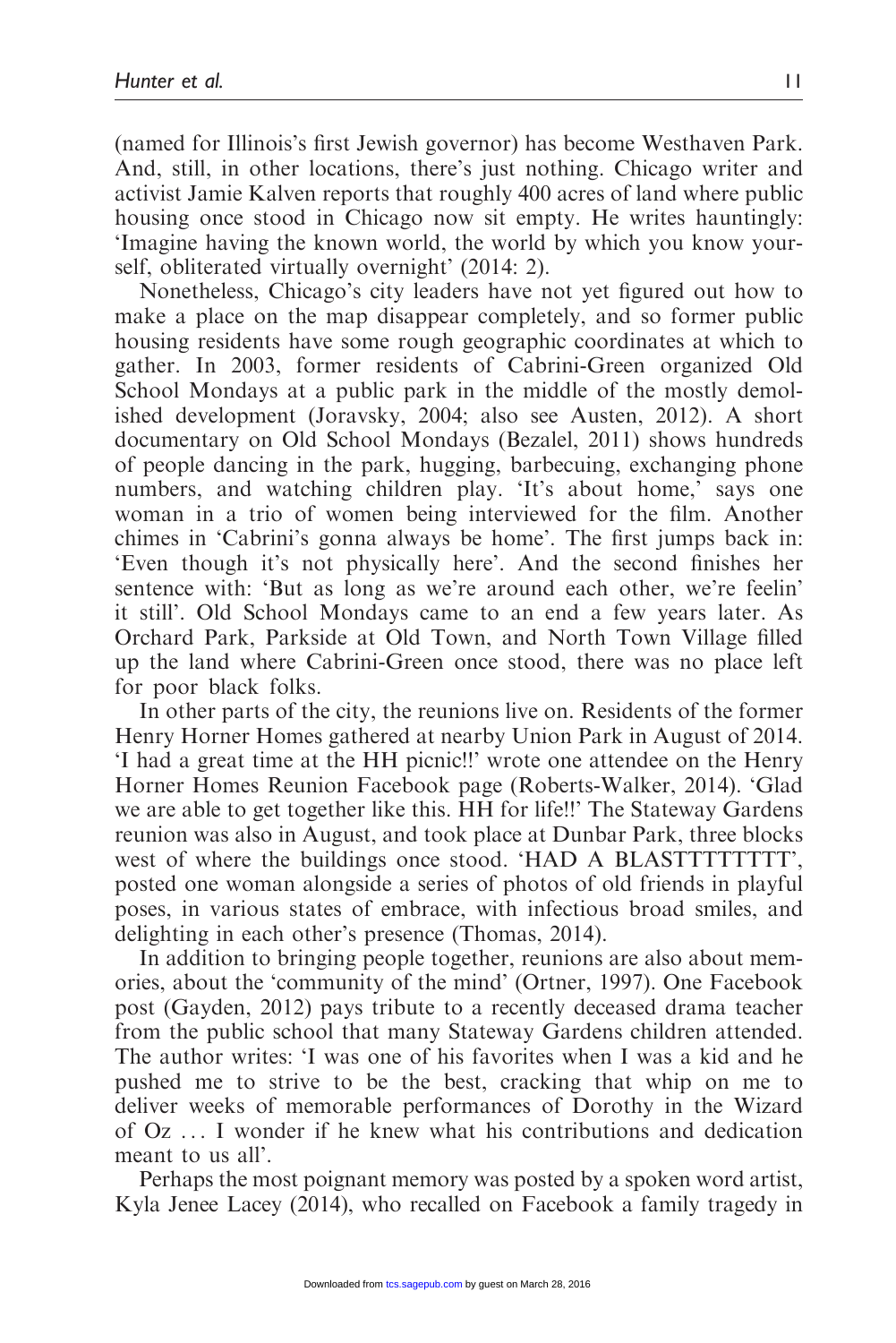Stateway Gardens. She poetically weaves together the power of memory with both the durability and fragility of the built environment. She writes:

When I was a little girl living on the south side of Chicago, I always remember this fairly tall tan building with blacked out windows near my grandmother's house. It was actually directly across the street from Stateway Gardens Projects where she lived, and whenever I saw that building I knew we were close. Tomorrow marks the 23rd anniversary of the last day my grandmother lived in those apartment homes because of a fire that not only destroyed all of her possessions, but took my cousin that only got to see ten short months of her life, three of them living with us, along with them. As I remember my mother running to the building where my grandmother lived, that other tall building directly across the street stood silently, a pillar observing my family's melee. Every October 24, I remember that soul shattering loss I felt and every time I drive down the Chicago expressway and see that building, I think about my grandmother and my cousin. The housing projects have long been torn down, and now stand condos, an open field and a Starbucks, but the building remains.

For Lacey, the land where Stateway Gardens stood is at once filled with the love of her grandmother, the remains of her cousin, and the image of that building, an inanimate sentinel watching it all. The new impersonal installations cannot erase the emotions etched in her bones and soul (also see Monroe, 2012). A chorus of her friends responded to the post with sympathy, well-wishes, memories of their own, and contemporary photographs of the 'tall tan building' and the 'open field' where Stateway once stood. As long as these memories are rehearsed, shared, spoken, and envisioned then the projects and the black families and communities that they housed will not die.

At the height of their occupancy in the 1970s, Chicago's family public housing was officially home to over 137,000 people, most of them African American (Hunt, 2009: Table 1). The actual number might have been up to 40 percent higher than that (Venkatesh and Celimli, 2004: 28). In 2012, the population in family public housing in Chicago was just over 23,000 (Chicago Housing Authority, 2012: Appendix 2). Despite this drastic population loss, the disappearing of black public housing residents was unsuccessful. Even the children of former residents proclaim their public housing lineage: 'Me & my pops at the Robert Taylor Homes reunion/he grew up in building #4101/had to capture that', writes one young woman about a photo of her and her father in front of a mural of her father's building and the title 'Robert Taylor Family Reunion' (Thompson, 2014). But it is the pithiest slogan that insists on making and claiming place in the city. 'Fuck You / I'm From Robert Taylor Homes' announces a meme on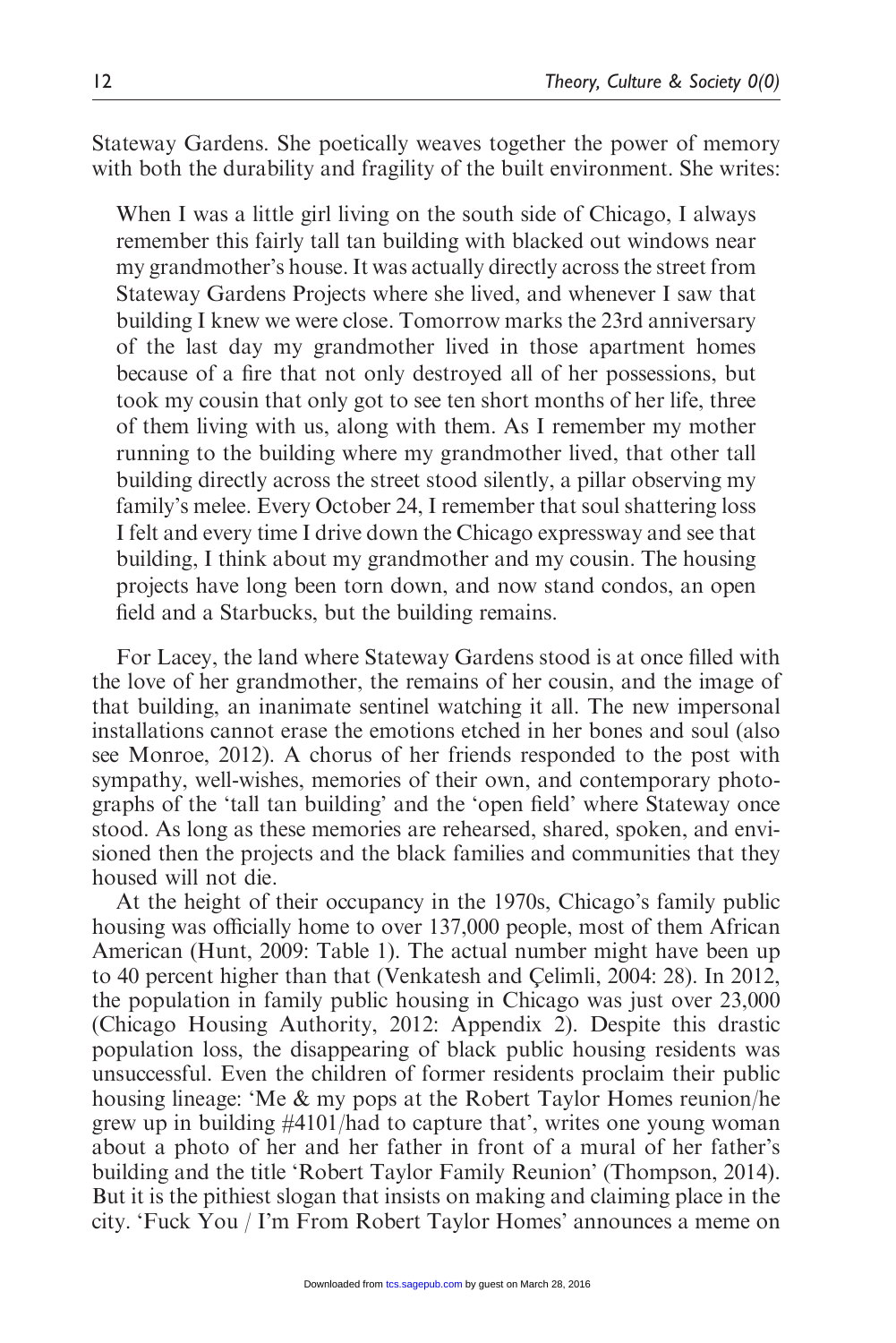one Facebook page (Piggee, 2014). No matter the disregard, the disparagement, the disdain, and the demolition, black Chicago still rises in celebration and pleasure, and with righteous indignation.

# Black Little League Play

The way that you play a game/ made people believe again/ and look at who they believing in/ the same boys who seem to get sacrificed daily/ now hitting sacrifice bunts for a whole weekend/ we paid more attention to your in-field runs/ than those battle field guns/ you don't pray for the pray/you give them resources/ and look what can happen/ you made a whole city feel it was possible to rally back against those/ who give you the most problems/ show you no mercy ... (Harold Green (2014), spoken word artist, Chicago)

In August of 2014, it was the black boys of summer that captured the imagination of Chicago and the whole country (Haugh, 2014). Thirteen black youngsters ranging in age from 11 to 13, all from the Jackie Robinson West (JRW) Little League, became the first all-black Little League team to win the US Little League World Series. Their success punctured the reductive narration of Chicago's South Side through the lens of poverty and violence. The boys were celebrated as exceptions to the doldrums of South Side life; their success supposedly came in spite of the neighborhoods they were from.

The mainstream media dramatized the success of the team by highlighting the concentration of deprivation in many of the South Side communities the boys called home. One article (Islam and Crego, 2014) erroneously suggested that the team was from Englewood – one of the poorest communities in Chicago – to accentuate the uplifting story of JRW. But the youngsters hailed from across the South Side, yes including Englewood, but also Chatham, Washington Heights, and Auburn-Gresham, among others.<sup>2</sup> The league is made up of over 300 ball players, aged 4 through 18, making up 28 different teams. The JRW Little League teams play at Jackie Robinson Park located in the far South Side neighborhood of Washington Heights, otherwise known as the 'Wild Hunneds' to black Chicagoans (referring to the street names like 106th Street where the park is located). The majority of the players that won the US Championship came from two-parent households where their parents are police officers, engineers and teachers, among other professions. None of this is to deny the reality of hardship in South Side communities; rather it is to challenge ingrained assumptions about life, history and traditions in those communities. These neighborhoods have been at the center of many of the social crises across black Chicago, but JRW demonstrates that there is not a single story to tell about black life in Chicago. What if, instead of this being a case of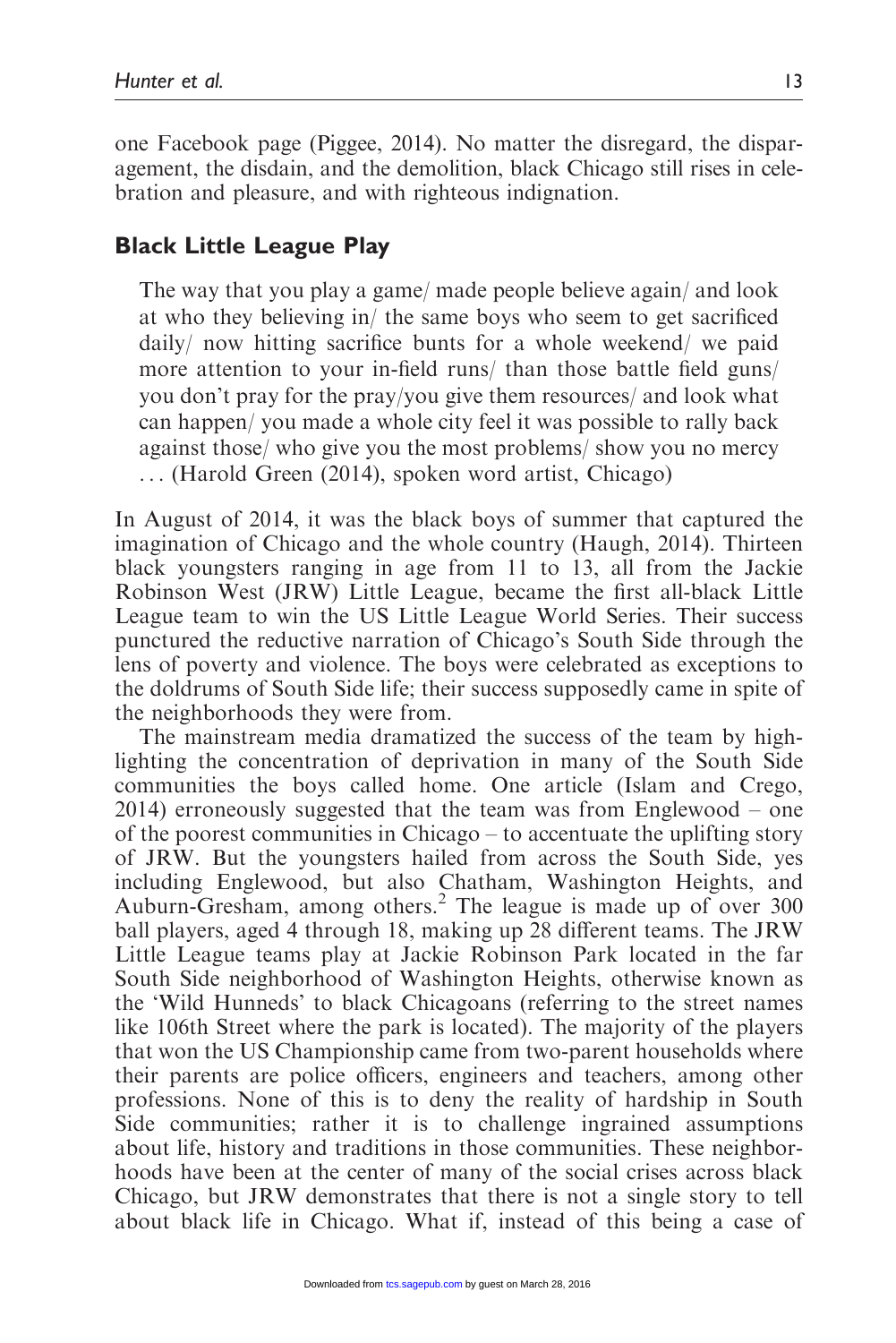overcoming the obstacles of the hard scrabble of inner-city living, we assume that the Jackie Robinson West Little League team won the Little League championship because of their relationship to their communities on the South Side, not in spite of them?

For many in the media, JRW seemed to appear from out of nowhere, adding to their mystique. But this couldn't be farther from the truth. JRW was the product of a long and storied history and tradition of black baseball on Chicago's South Side. Jackie Robinson West was born in 1971, when a recent migrant from Bogalusa, Louisiana, Joseph Haley, wanted to start an afterschool program for the neighborhood kids. The older Jackie Robinson League had to be split up into East and West when it got too big. An assistant principle at Garvey elementary school, Haley organized JRW to give the kids something to do when school was over. Haley said, 'Gangs were just starting to form back then ... It hadn't become a real problem around here yet, but the potential of that happening was certainly there ... All of us agreed that sports might be the answer and baseball was sort of our only option because it's the only activity our park was equipped for' (Minnis, 1990). It was not surprising that the local park was equipped for baseball given the enormous popularity of baseball on the city's South Side. As early as 1959, the all-black Tuley Park Comets from Chatham had won the Chicago Park District's Little League championship, going undefeated at 32–0. Just a year prior to Haley's League forming, the Hyde Park Little League produced an allblack All-Star Team that competed for the citywide title and came close to advancing to the Little League World Series tournament (Unger, 1970).

By the summer of 1971, the thriving Little League scene on Chicago's South Side included teams like the Babe Ruth Warriors, the Jackson Park Hornets, the Englewood Senators, and the Hyde Park Spartans. Indeed, Little League play was so popular that the *Chicago Defender –* Chicago's black newspaper – saw fit to publish an editorial counseling parents to 'Love Your Child, No Matter What' when it came to processing the wins and losses during the season. 'If he has played badly', the editors wrote, 'he does not need to be forgiven for a mistake, or taught a lesson. He needs to learn to live with mistakes and for someone to accept his feelings' ('Love your Child, No Matter What', 1972).

The popularity of Little League on the South Side, well into the 1960s and 1970s, had its roots in 'big league' Negro baseball from an earlier generation. The homage paid to Jackie Robinson, the first African American Major League baseball player, was an indication of the reverence for the sport and the traditions that ran deep on the South Side. In 1933, the Negro National League was formed in Chicago, and a few years later the Negro American League was created. The popularity of the leagues grew as the black population in cities across the East Coast and Midwest swelled with new arrivals from the South every week. By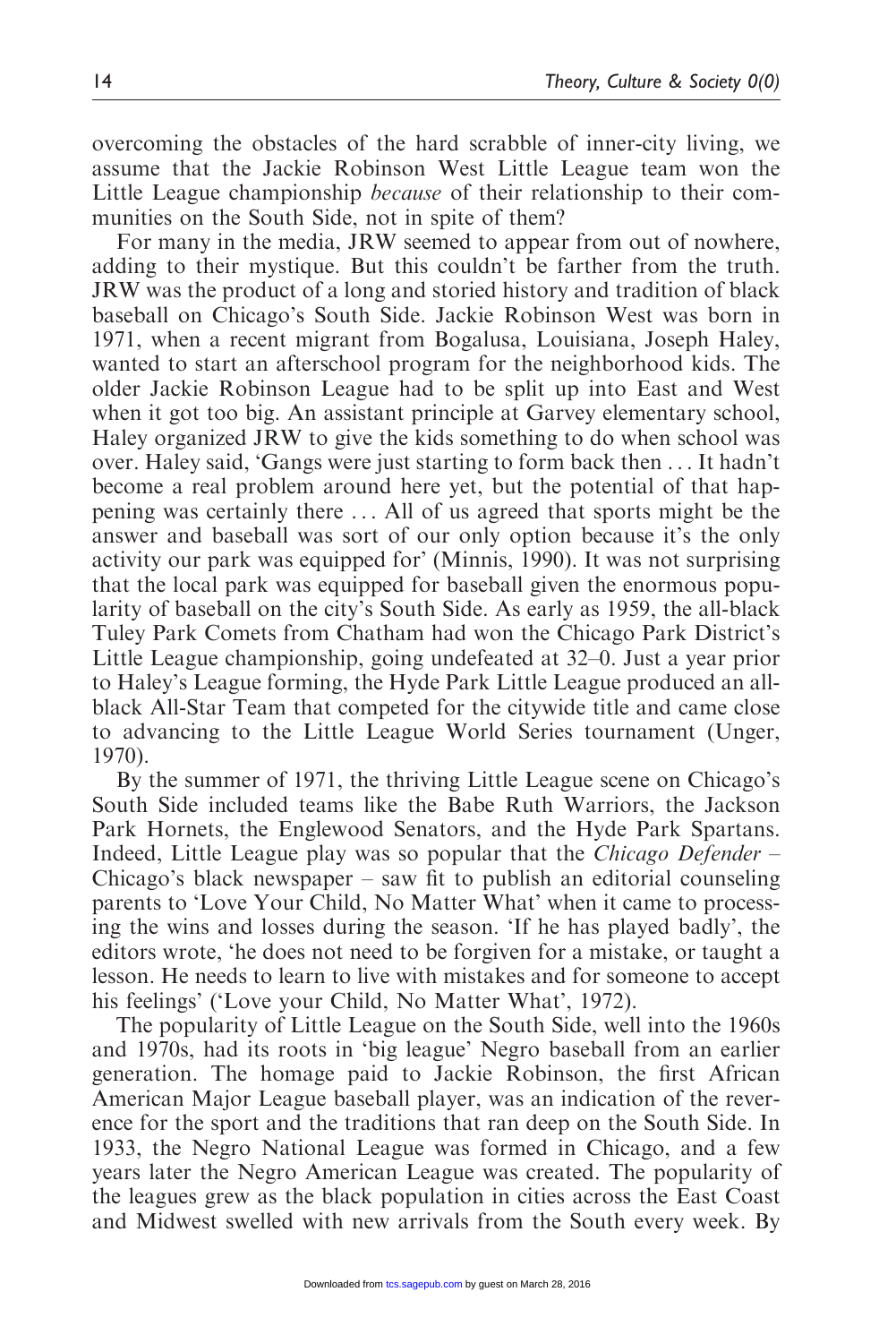the mid-1940s, black baseball was as popular as Major League baseball with more than three million fans a year bringing in \$2 million of annual revenue (Bogira, 1987).

The popularity of Negro League baseball in Chicago gave way to the creation of other informal leagues paid for by churches, workplaces and local political figures. Every Sunday, the 12 diamonds in Washington Park were the scene of multiple baseball games. Maurice Wiggins, who played on the South Side, described the scene surrounding black baseball as, 'great entertainment and it was free ...You might scrape up a few pennies and go to the Regal [Theater], or the Metropolitan Theater down at 47th and South Park Way [now King Drive]. You might go to a dance on Sunday. And of course there were churches – always been churches. But during the week, and especially on Saturdays, people [would] look forward to going to Washington Park to see a good baseball game' (Bogira, 1987).

The phenomenon of the Negro baseball league would not last for long, especially after Jackie Robinson broke the color line in baseball in 1947. Soon thereafter, Major League baseball cherry picked the best ballplayers out of the Negro Leagues turning it into a rump of its former self by the early 1960s. But the demise of Negro League baseball did not mean the end of South Side baseball. Instead its legacy was expressed in the growth of Little Leagues in the 1960s. Perhaps the most surprising aspect about the continuity of black baseball has been its persistence even while the presence of African Americans has diminished in Major League baseball. Bill Haley, the son of Joseph Haley, explains why he thinks the League has continued: 'Our league has a strong tradition. The coaches were once players. It [has] taken hold in the community. You pull kids from a limited area, so there's a sense of community to start out with. Being state champions (the league has won two Illinois championships in a row) is incidental to what we're trying to do' (Minnis, 1990).

The success of the team, built on tradition and histories embedded in South Side practices, has created the space for JRW to have an even greater imprint on South Side life. For example, in 1999 Joe Haley led a successful effort to change the name of Mount Vernon Park to Jackie Robinson Park. Haley said of the process, 'We just couldn't have young African American children playing baseball in a place that was named after the home of a slave owner, George Washington' (Gross, 2005). The rootedness of the JRW team created the ability to literally transform an ambiguous urban space (Mount Vernon Park) into a decidedly black place (Jackie Robinson Park).

JRW's victory provided a powerful tonic to the corrosive and pervasive conversations about black pathologies that polluted the entire summer of 2014. The success of the team not only challenged perceptions about the totality of life in black Chicago but it forced the rest of Chicago to see for itself by literally, if perhaps only temporarily,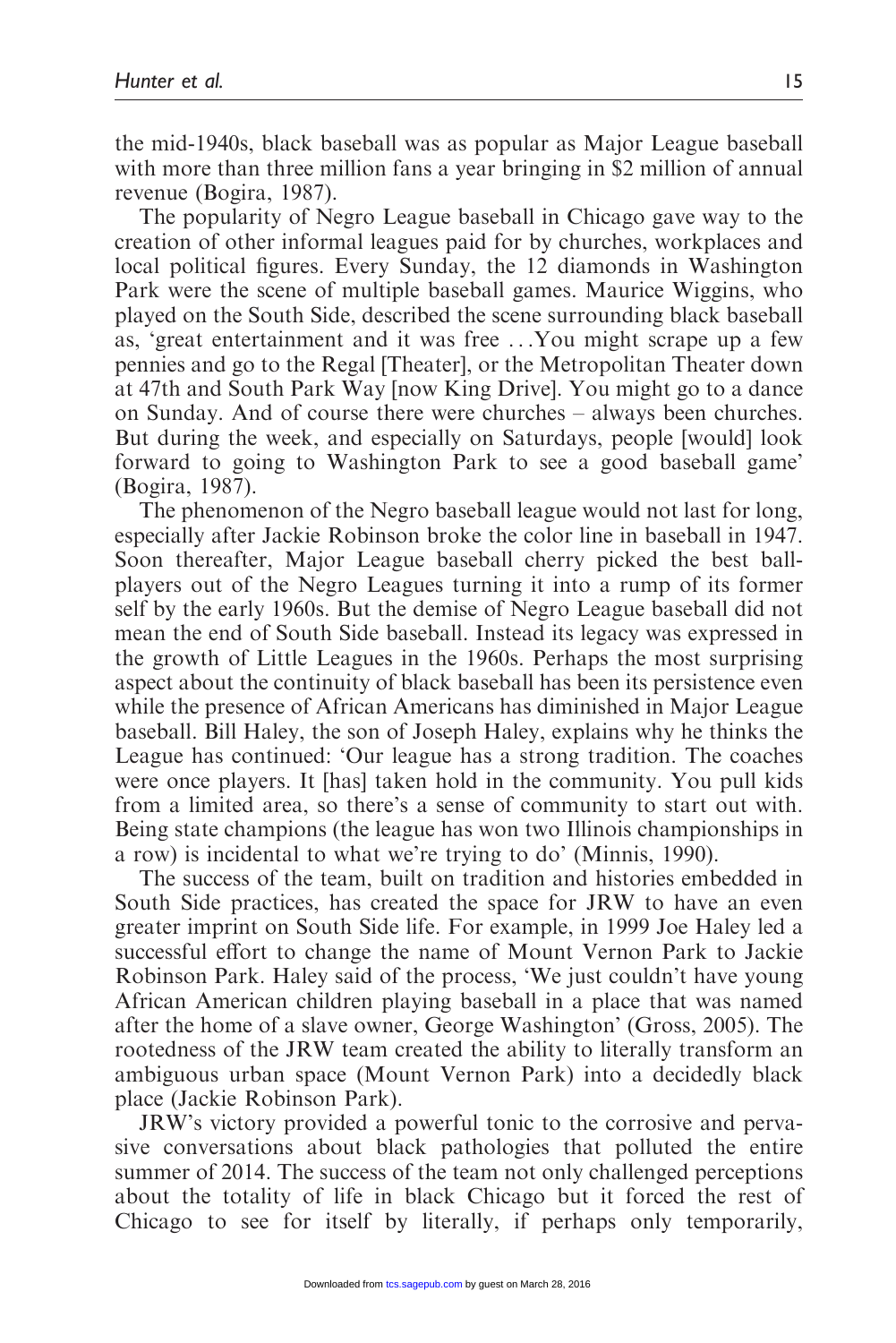remapping the city. City maps made available to tourists in Chicago are notorious for lopping off the entire South Side, as if the city ended just beyond the edge of the central business district in the Loop. But on 23 August 2014, in celebration of the young, black ballplayers, City Hall organized an unprecedented parade that extended from Jackie Robinson Park on 106th Street to Chicago's crown jewel of Millennium Park downtown. Political leaders from the governor to the mayor clamored to speak at the opening rally in Washington Heights. The parade pressed the typically invisible South Side of the city into the full view of the entire city. When the young star pitcher of the JRW, Marquis Jackson, was asked about all the attention the team had been receiving he said, 'I think it's because we're African-American boys from the South Side that are showing people that the South Side is not just about bad things', he said. 'Something good can come from the South Side of Chicago' (Bowean et al., 2014).

#### Poetics in Black Chicago's Digital Commons

We ain't dead yet / we been living through your Internet. (Erykah Badu, 'The Healer', 2008)

Across the country, black people use social media spaces, including Facebook, Tumblr, Twitter, and self-hosted personal blogs, to carve out expressive, resistant, and life-sustaining practices in the face of community, extrajudicial, and state violence. The increasing availability of smartphones and low-cost data plans has expanded African Americans' ability to participate in the digital commons, and this is especially true for younger African Americans. In these spaces, young black folks develop a discursive digital dozens, clever and poetic critical commentary on the world around them, and organize for social change. While there are certainly rules and boundaries in the digital commons, these social media spaces exist relatively autonomously – a 24-hour news cycle created by and concerned with an expansive swath of black life. In previous generations, black newspapers and radio stations were the centralized voices of the black community (Rose, 2008). Today, black social media, and #BlackTwitter in particular (Clark, 2014), is a multimedia, participatory, crowd-sourced space that features the voices of a multiplicity of black folks. It is the largest gathering of black publics ever.

While the geography of these black publics on social media may be difficult to map, there are critical moments when a particular place is under scrutiny and key users from that place come to the fore to document the situation for the rest of the black public. These critical moments allow those most affected to shape, counter, and reshape the dominant media narrative, and to continue black radical traditions of everyday resistance to inequality and erasure.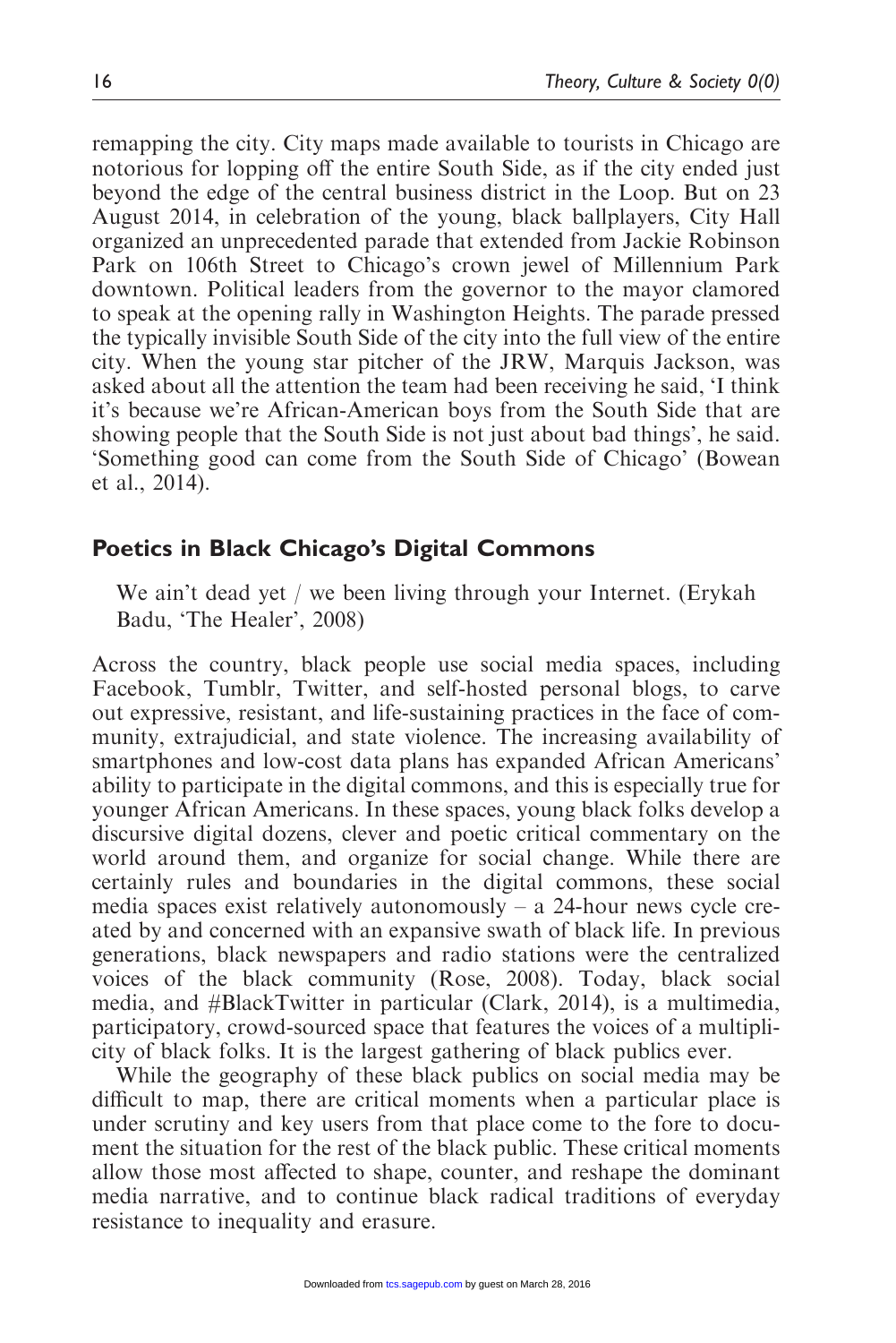As the metro area with the third-largest African American population, Chicago is a central node of black online life. Black Chicago's resistive presence has peaked in recent years around several key issues, two of which are explored here: (1) R&B singer R. Kelly's years of preying on young black girls in the Chicago area with impunity, captured by the hashtag #FastTailedGirls; and (2) the intersection of Chicago's murder rate and police brutality against black people in Chicago, captured by the hashtags #SaveChicago and #WeChargeGenocide. These issues trended nationally on Twitter, and people continue to contribute to these discourses. These critical conversations demonstrate Chicago's centrality to understanding social problems that affect black publics across the nation: sexual violence against black girls and women and advocacy for an end to anti-black misogyny (Bailey, 2010; Hamilton, 2013); and violence in black communities born of constrained opportunities, hyper-policing, and state violence.

Half the Black women in Chicago have a ' $@$ rkelly used to post up by my school & pick up teen girls\* [experience] so let's skip the excuses. (#AskRKelly [Mikki Kendall (@Karnythia) (Kendall 2013a)

In December 2013, Chicago was the epicenter from which black women spoke out against the abuse of black women and girls. After Isha Aran (2013), writer for the online feminist blog Jezebel, attempted a satirical review of singer and alleged pedophile R. Kelly's then-new album, Black Panties, scores of black Chicago women poured into the Twitter streets to critique the review, disrupt the silence around the abuse of black girls, and recount instances in which the singer had waited outside of their South Side Chicago middle and high schools looking for victims. Chicago writers Jamie Nesbitt Golden (@thewayoftheid) and Mikki Kendall (@Karnythia) of the blog Hood Feminism responded by creating the hashtag #FastTailedGirls, which deconstructed stereotypes and critiqued patriarchal and anti-black misogynist discourses that make black women and girls, rather than their abusers, responsible for the sexual violence that is visited upon them. Kendall (2013b) even described her own experience of being approached by the singer in her early teens, discussing the singer's known affinity for Kenwood Academy, a high school on Chicago's South Side and Kelly's alma mater.

Kelly provoked further critique when he took to Twitter to promote the album with an #AskRKelly hashtag. Representative tweets included one from Twitter user Alex Adams (@KareemAbdulAlex), who asked, '@rkelly #AskRKelly on a scale from blue ivy to willow smith, who is the oldest female you would date?' (Adams, 2013). Far from making light of the situation, Adams's question used sarcasm as a form of indictment. Soon after, a *Village Voice* interview with Chicago music journalist Jim DeRogatis, who had covered the accusations against Kelly for 15 years,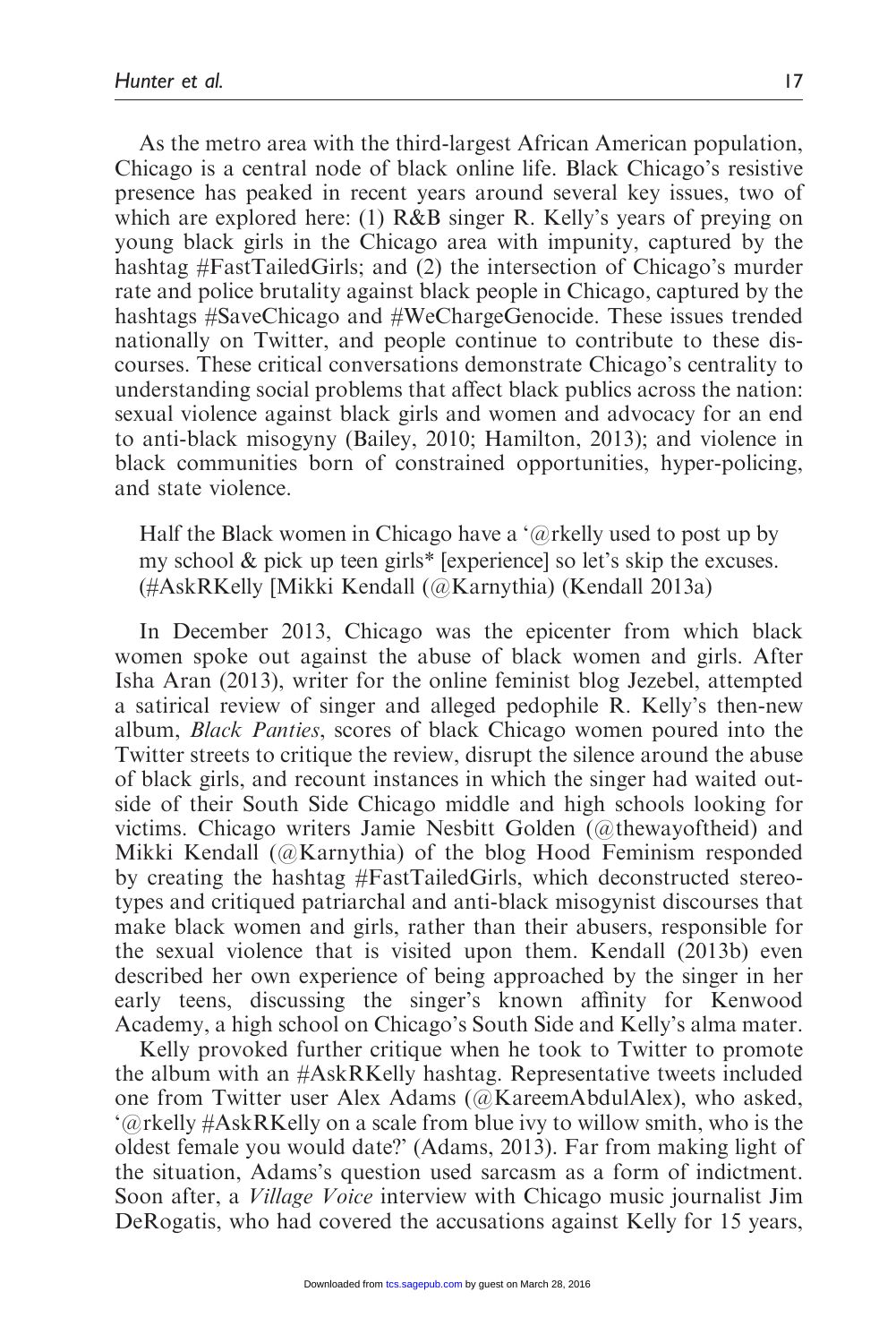went viral on Facebook and Twitter, driven by the posts and reposts of black women. In the interview, DeRogatis recounted his own investigative work with victims and witnesses that documented the South Side geography of Kelly's predation (Hopper, 2013). This series of events, provoked by black women's response to the invisibility of abuse, put Chicago at center stage in responding to and making visible violence against black women and girls. Golden and Kendall's hashtags, in addition to black Chicago women on Twitter who were participating in the conversation beyond the hashtag, were powerful instances of black women's resistance to the mainstream refusal to see black women and girls as victims. The black digital commons, more than any other black public space, made this conversation possible.

I know that people wouldn't usually rap this/but I got the facts to back this/just last year, Chicago had over 600 caskets/man, killing's some wack shit/oh, I forgot, 'cept for when niggas is rappin'/do you know what it feel like when people is passin'?/he got changed over his chains, a block off Ashland/I need to talk to somebody pastor. (Kanye West, 'Everything I Am', 2007)

While violence against black girls by a well-known South Side predator is an in-group conversation that rarely, save for in critical moments, receives widespread public attention, Chicago's number of murders has sparked a range of public conversations about so-called 'black-on-black violence'. Yet the violence that happens within black communities between black people cannot be decoupled from state violence against black people that occurs within and outside of those communities. As Twitter user Mikki Kendall, cited above for her initiation of #FastTailedGirls, contended: 'Before you spout off about the epidemic of gun violence in Chicago as a reason not to discuss police brutality? Look up what happens here' (Kendall, 2014). Black death always already occurs within the context of white supremacy and state-sanctioned devaluation of black bodies – unless those bodies are laboring in bondage, in prison, or are accruing benefits and profits to the state in some way. Further, such conversations cannot be separated from the politics of pleasure that black folks employ as a strategy of resistance and resilience in the face of state violence.

The digital commons have been a space for black Chicago to activate younger people in various social justice movements against violence and urban disinvestment. As in other cities, Chicago's digital commons intersect with hip-hop, another alternative common space in which black people can have in-group conversations. For instance, in partnership with their father, Chicago rappers Taylor Bennett and Chance the Rapper advocated for the #SaveChicago movement, which aimed to eliminate gun violence over the 2014 Memorial Day weekend. Since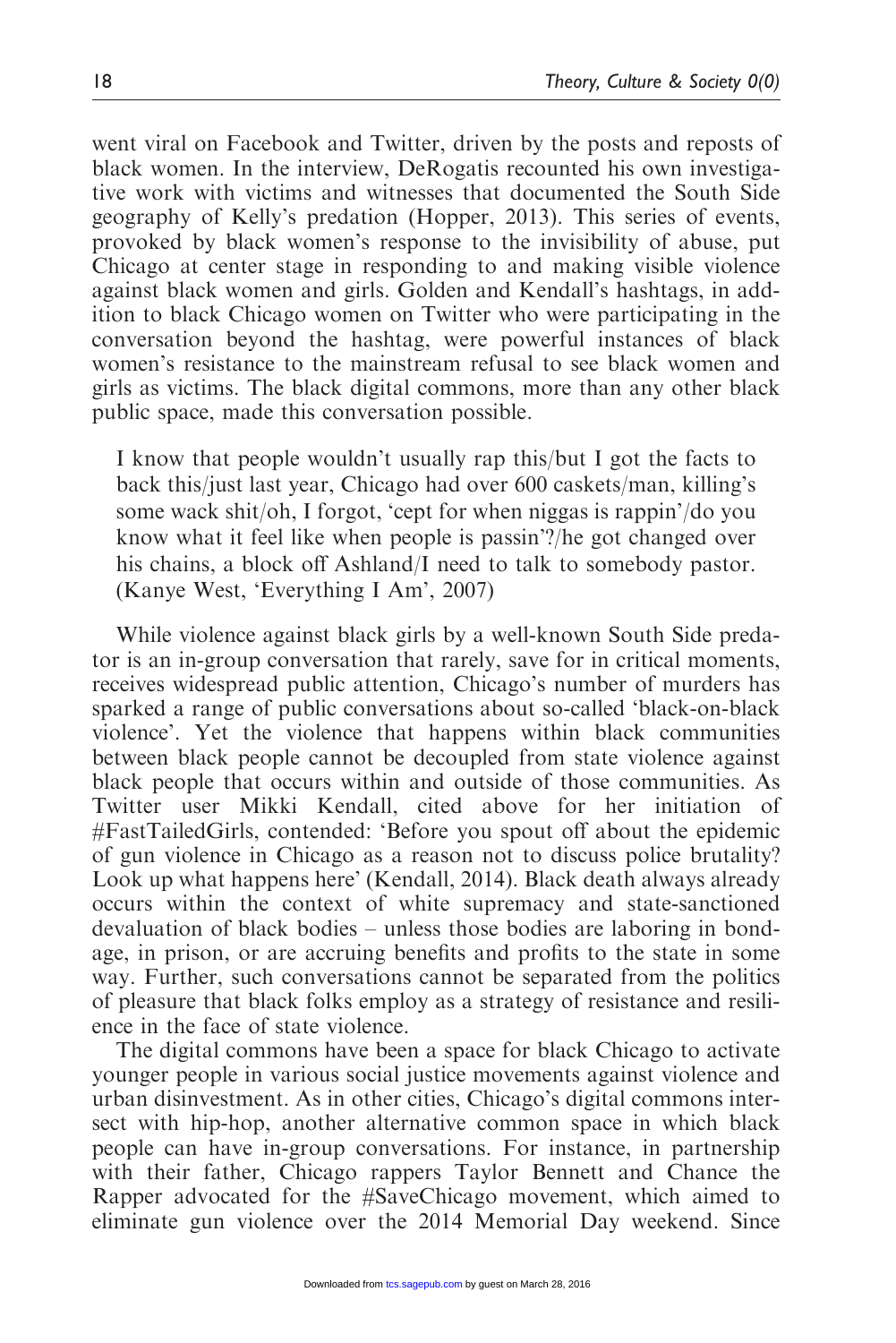the success of the Memorial Day weekend movement, which saw 42 hours without a murder, the #SaveChicago movement has used the digital commons in concert with grassroots youth organizing methods and hip-hop performances to challenge and raise awareness around the causes of violence. The hashtag continues to be used to report police violence, critique community violence (e.g. Cutlass, 2014) and serve as a repository for social justice activism in Chicago. It also promotes Chicago hip-hop, advertises peace rallies, and promotes parties. This expansive use of the hashtag reflects the breadth and simultaneity of black pain, protest, and pleasure.

Yet while #SaveChicago does not uniformly focus on the structural causes of violence in black communities, other Chicago-based activist movements focus explicitly on rampant police violence in the city. In November 2014, black Chicago activists took their frustration with police violence and brutality to the United Nations Committee against Torture in a resistance campaign that was at once grassroots, digital, and international. Using the hashtags #ChiCopWatch, #WeChargeGenocide, and  $\#WCG$ toUN, as well as the Twitter handle  $@ChiCopW$ atch, the We Charge Genocide movement documents police violence against black and Latino youth in Chicago, arguing for recognition of this violence as systematic genocide. In a press release, the We Charge Genocide delegation stated:

We went to Geneva as a delegation of We Charge Genocide with the intention of getting Chicago visibly named as a site for systematic, horrific and punitive police violence against Black and Brown youth on a daily basis [...]. we feel a slight sense of relief in the fact that the violence that Black and Brown youth systematically experience every day in Chicago is now getting the attention, internationally, that it deserves, which will only serve as an uplifting foundation in our continued work in challenging police violence in Chicago. (We Charge Genocide, 2014)

We Charge Genocide harnesses the power of social media in the black digital commons to advocate for social justice online, on the ground, and in international contexts. As a collective of young activists of color thinking about critical issues related to policing and imprisonment, We Charge Genocide brings together activist powerhouses like Twitter user Side-Eye (Forever) (@prisonculture), whose blog, Prison Culture, is a comprehensive examination of the effects of the prison industrial complex on marginalized groups. Their posts and blogs convey the struggles of organizing and the realities of violence, but also parts of their everyday lives. Social media reveals these activists as human, rather than superhuman, highlighting how all of us, in the digital sphere and 'in real life', resist by living our lives in spite of violence.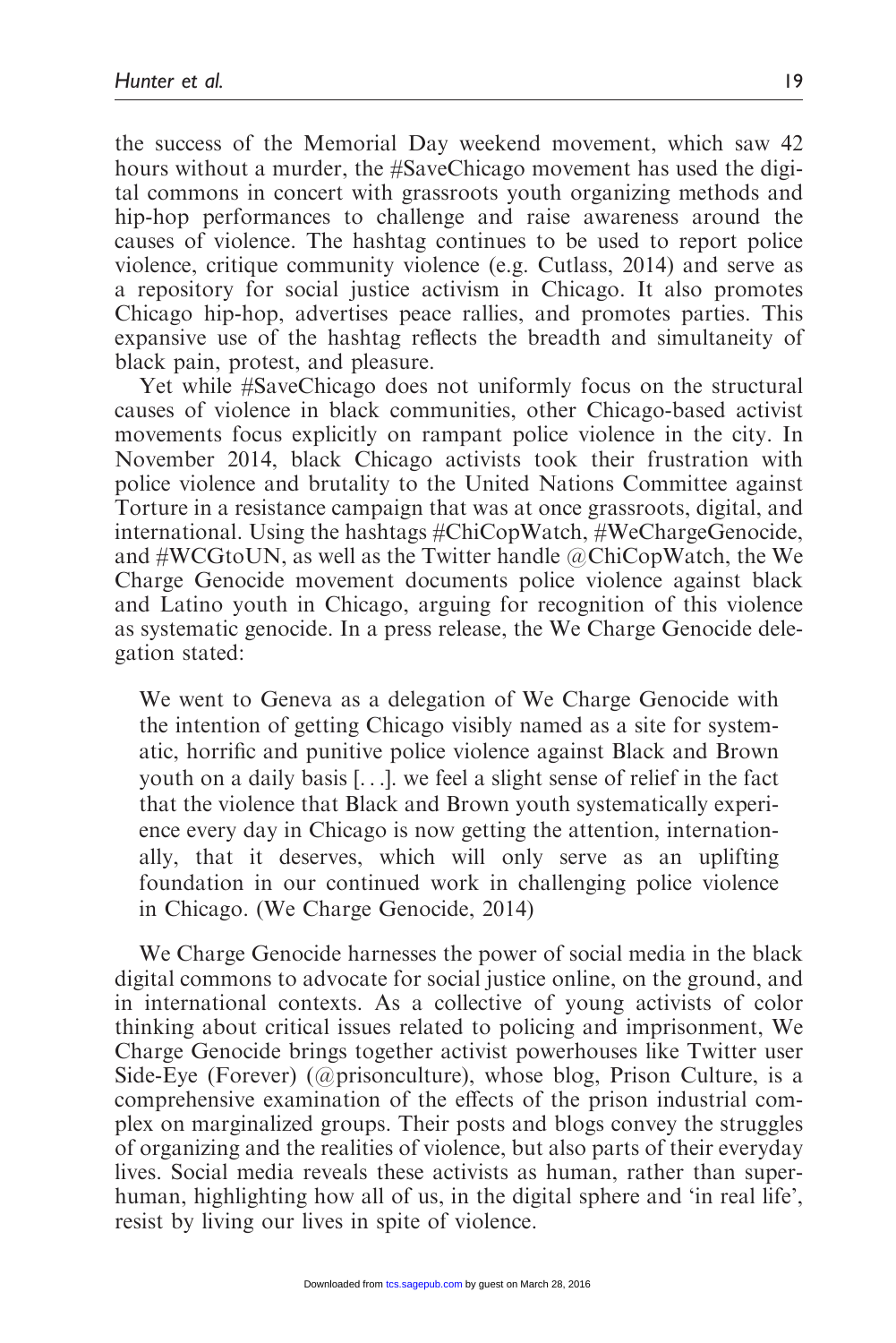The poetic rhetoric of black folks on social media is an extension of black folks' deft harnessing of language and expression across generations. As a relatively democratic space, the black digital commons frequently disrupts the boundaries of blackness to bring a range of intersectional black experiences to the fore and combat practices of secondary marginalization within the black community (Cohen, 1999). The freedom to speak that social media provides is a pleasure in and of itself, given the usual constraints on speech that counters the dominant narrative. From Chicago to cities and towns across America and beyond to the diaspora, black digital publics use the pleasure of language to critique, reimagine, and change the worlds around them.

### Conclusion

Blackness is a title, is a preoccupation, is a commitment Blacks are to comprehend – and in which you are to perceive your Glory. ... The word Black has geographic power, pulls everybody in: Blacks here – Blacks there – Blacks wherever they may be. (Gwendolyn Brooks, A Primer for Blacks, 1980)

Drawing on a lifetime of observations of Chicago's black community, the poet laureate Gwendolyn Brooks imagines an expansive notion of blackness as always on the minds of black people, in both positive ('your Glory') and burdensome ('a preoccupation') ways. That black people share geographies and make places therein is also made plain in Brooks's verse, as well as the fact that black placemaking may result from 'pulling people in' from 'wherever they may be'. Indeed, all of our examples feature this element of movement and congregation – going back to public housing sites; assembling boys from many black neighborhoods for a baseball team; commuting to a nightclub; and participating in a digital platform that has little grounding in geography whatsoever. Brooks's poem offers a window into the process of black placemaking as a collective endeavor of black people moving in and through a variety of spaces.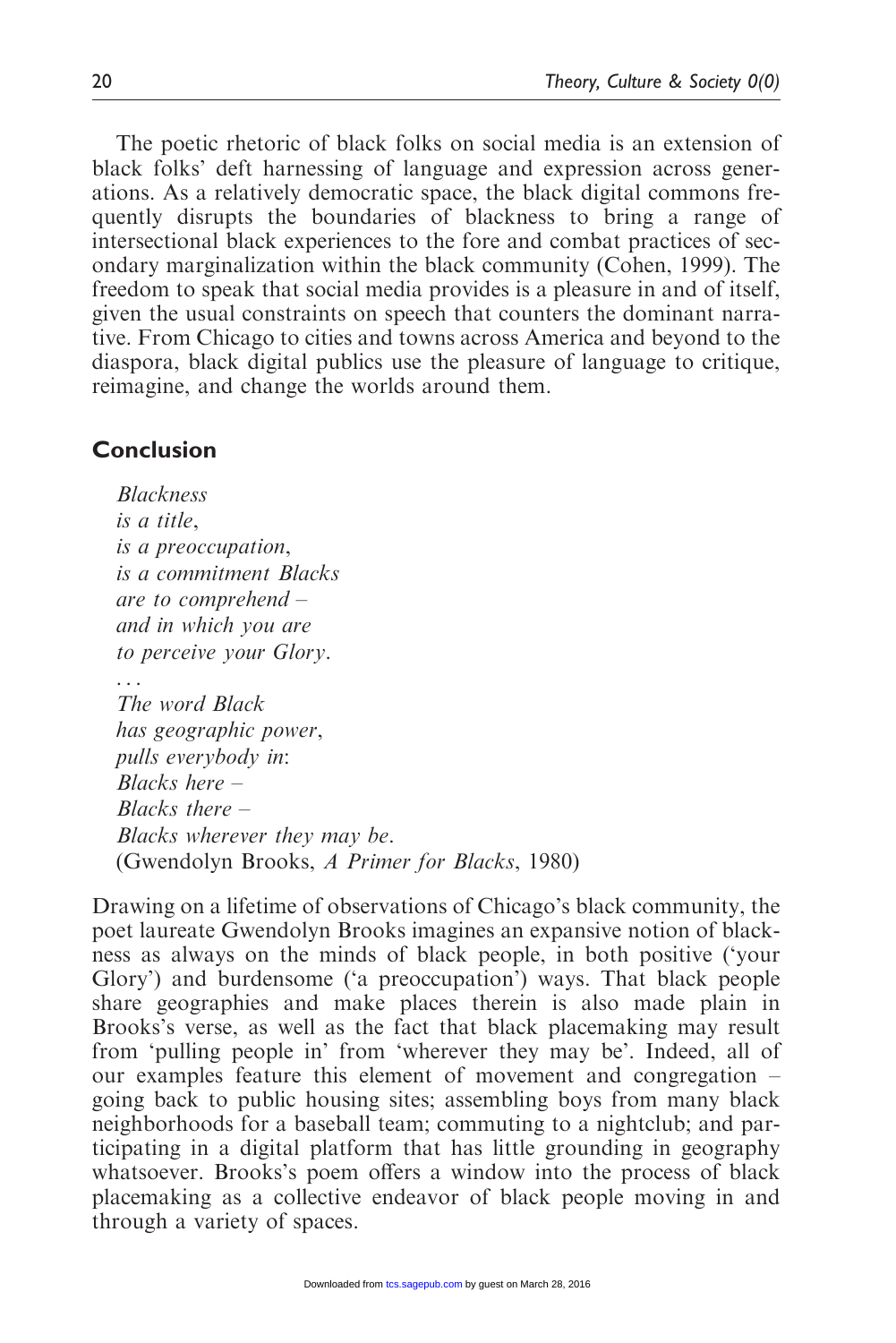In this article, we offer a broad corrective to the imbalanced social science scholarship on black communities, which often portrays urban black residents and their neighborhoods as bounded, plagued by violence, victims and perpetrators, unproductive, and isolated from one another and the city writ large, if not also pathological, dangerous, and depressing. A black placemaking perspective counters this narrative by focusing on the agency, intent, and even spontaneity of urban black residents – across genders, sexualities, ages, classes, and politics – in creating places that are sustaining, affirming, and pleasurable. This is the matter of black lives.

Our intervention does not aim to curtail research on the racism that continues to undermine the ability of black folks to live peacefully and productively in the city. Neither is our perspective a feel-good story, turning attention away from the suffering that does indeed exist in black communities. Surely, we reject an interpretation of our case studies that says, 'See, black folks are making merry in their [slums, favelas, townships, ghettos, shantytowns], so what's the problem?' (see Goldstein, 2013, for a critique of such an interpretation). Instead, our goal is to offer a reminder that all-black spaces are not abandoned, overgrown, unruly, destructive spaces that necessitate pruning. They are not inherently inferior places for which the only remedy is integration. To the contrary, if black placemaking is as fun, as witty, as soulful, as smart, as biting, and as rejuvenating as the Chicago examples we have featured here, imagine what it – what  $we$  – could be in a more just and equitable city and world.

#### **Notes**

Authors are listed in alphabetical order and made equal contributions. We thank AbdouMaliq Simone for inspiring this article.

- 1. We thank one of the anonymous reviewers for this insight.
- 2. In February of 2015, the team was stripped of its US title for allegedly using players that lived outside of the neighborhood boundaries established by the League. So perhaps they were even more dispersed than allowed, but no one disputes that they came from predominantly black south and south suburban neighborhoods. Also, this action did little to decrease support for the team in (black) Chicago.

# **References**

Adams A (2013)  $\omega$ *rkelly #AskRKelly*: On a scale from blue ivy to willow smith, who is the oldest female you would date?, 12 December. Available at: [https://](https://twitter.com/KareemAbdulAlex/status/411250261542203392) [twitter.com/KareemAbdulAlex/status/411250261542203392](https://twitter.com/KareemAbdulAlex/status/411250261542203392) (accessed 7 December 2014).

Angelou M (1978) And Still I Rise. New York: Random House.

Aran I (2013) R. Kelly's 'Black Panties' is a magnificent ode to pussy. Jezebel.com. Available at: [http://jezebel.com/r-kelly-s-Black-panties-is-a-mag](http://jezebel.com/r-kelly-s-Black-panties-is-a-magnificent-ode-to-puss-1475010061?utm_campaign=socialfow_jezebel_twitter&utm_source=jezebel_twitter&utm_medium=socialflow)[nificent-ode-to-puss-1475010061?utm\\_campaign=socialfow\\_jezebel\\_](http://jezebel.com/r-kelly-s-Black-panties-is-a-magnificent-ode-to-puss-1475010061?utm_campaign=socialfow_jezebel_twitter&utm_source=jezebel_twitter&utm_medium=socialflow)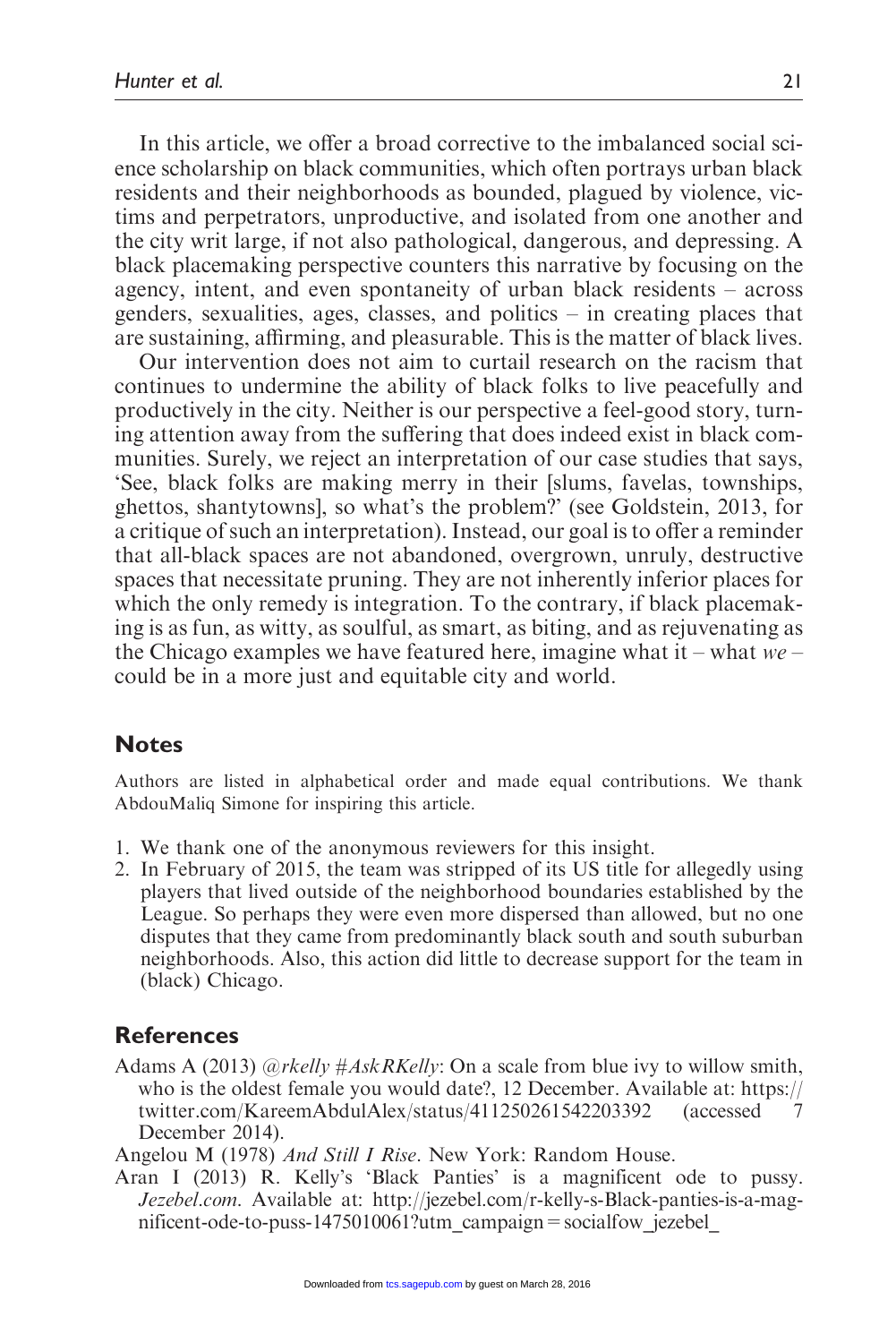[twitter&utm\\_source=jezebel\\_twitter&utm\\_medium=socialflow](http://jezebel.com/r-kelly-s-Black-panties-is-a-magnificent-ode-to-puss-1475010061?utm_campaign=socialfow_jezebel_twitter&utm_source=jezebel_twitter&utm_medium=socialflow) (accessed 7) December 2014).

- Austen B (2012) The last tower: The decline and fall of public housing. Harper's Magazine, May. Available at: [http://harpers.org/archive/2012/05/the-last](http://harpers.org/archive/2012/05/the-last-tower/)[tower/](http://harpers.org/archive/2012/05/the-last-tower/) (accessed 14 November 2014).
- Badu E (2008) The Healer: New Amerykah Part One (4th World War). 9th Wonder et al., Universal Motown.
- Bailey MZ (2010) 'They aren't talking about me ...'. Crunk Feminist Collective, 18 March. Available at [http://www.crunkfeministcollective.com/2010/03/14/](http://www.crunkfeministcollective.com/2010/03/14/they-arent-talking-about-me/) [they-arent-talking-about-me/](http://www.crunkfeministcollective.com/2010/03/14/they-arent-talking-about-me/) (accessed 8 October 2013).
- Beenie Man (2004) King of the Dancehall (from Back to Basics). Lyrics. Available at: [https://play.google.com/music/preview/T4ibbuncdypgvlz344he](https://play.google.com/music/preview/T4ibbuncdypgvlz344he4tljlre?lyrics=1&utm_source=google&utm_medium=search&utm_campaign=lyrics&pcampaignid=kp-songlyrics) [4tljlre?lyrics=1&utm\\_source=google&utm\\_medium=search&utm\\_](https://play.google.com/music/preview/T4ibbuncdypgvlz344he4tljlre?lyrics=1&utm_source=google&utm_medium=search&utm_campaign=lyrics&pcampaignid=kp-songlyrics)  $c$ ampaign=lyrics&pcampaignid=kp-songlyrics (accessed 3 October 2015).
- Bezalel R (2011) Cabrini Green Old School Monday. Available at: [http://vimeo.](http://vimeo.com/17729150) [com/17729150](http://vimeo.com/17729150) (accessed 14 November 2014).
- Bogira S (1987) Blackball memories of the Negro leagues and notes on the integration, to use the term loosely, of major league baseball. Chicago Reader, 11 June. Available at: [http://www.chicagoreader.com/chicago/](http://www.chicagoreader.com/chicago/Blackball/Content?oid=870754) [Blackball/Content?oid=870754](http://www.chicagoreader.com/chicago/Blackball/Content?oid=870754) (accessed 2 November 2014).
- Bowean L, Eltagouri M and Rodriguez M (2014) Thousands turn out for Little Leaguers: 'They are America's team'. Chicagotribune.com, 27 August. Available at: [http://www.chicagotribune.com/news/local/breaking/chi-thou](http://www.chicagotribune.com/news/local/breaking/chi-thousands-turn-out-for-little-leaguers-everyone-has-rooted-for-these-kids-20140827-story.html) [sands-turn-out-for-little-leaguers-everyone-has-rooted-for-these-kids-2014](http://www.chicagotribune.com/news/local/breaking/chi-thousands-turn-out-for-little-leaguers-everyone-has-rooted-for-these-kids-20140827-story.html) [0827-story.html](http://www.chicagotribune.com/news/local/breaking/chi-thousands-turn-out-for-little-leaguers-everyone-has-rooted-for-these-kids-20140827-story.html) (accessed 9 December 2014).
- Brooks G (1980) A Primer for Blacks. Chicago, IL: Black Position Press.
- Chicago Housing Authority (2012) Revised FY 2012 Moving to Work Annual Report. Available at: [http://www.thecha.org/filebin/CHA\\_Revised\\_FY2012\\_](http://www.thecha.org/filebin/CHA_Revised_FY2012_Annual_Report_FinalApproved_6.26.13.pdf) Annual Report FinalApproved 6.26.13.pdf (accessed 14 November 2014).
- Clark M (2014) To tweet our own cause: A mixed-methods study of the online phenomenon of 'Black Twitter'. Dissertation, University of North Carolina, Chapel Hill.
- Cohen CJ (1999) The Boundaries of Blackness: AIDS and the Breakdown of Black Politics. Chicago, IL: University of Chicago Press.
- Cohen CJ (2004) Deviance as resistance: A new research agenda for the study of black politics. Du Bois Review 1(1): 27–45.
- Cohen CJ (2010) Democracy Remixed: Black Youth and the Future of American Politics. New York: Oxford University Press.
- Collins PH (1990) Black Feminist Thought: Knowledge, Consciousness, and the Politics of Empowerment. New York: Routledge.
- Collins PH (2004) Black Sexual Politics: African Americans, Gender and the New Racism. New York: Routledge.
- Crenshaw K (1991) Mapping the margins: Intersectionality, identity politics, and violence against women of color. Stanford Law Review 43: 124–179.
- Cutlass J (2014) Why aren't large groups of people protesting violence in CHICAGO and stopping traffic? where we a[re] killing each other daily #savechicago, 15 August. Available at [https://twitter.com/JoeyCutless/](https://twitter.com/JoeyCutless/status/500328319993528320) [status/500328319993528320](https://twitter.com/JoeyCutless/status/500328319993528320) (accessed 7 December 2014).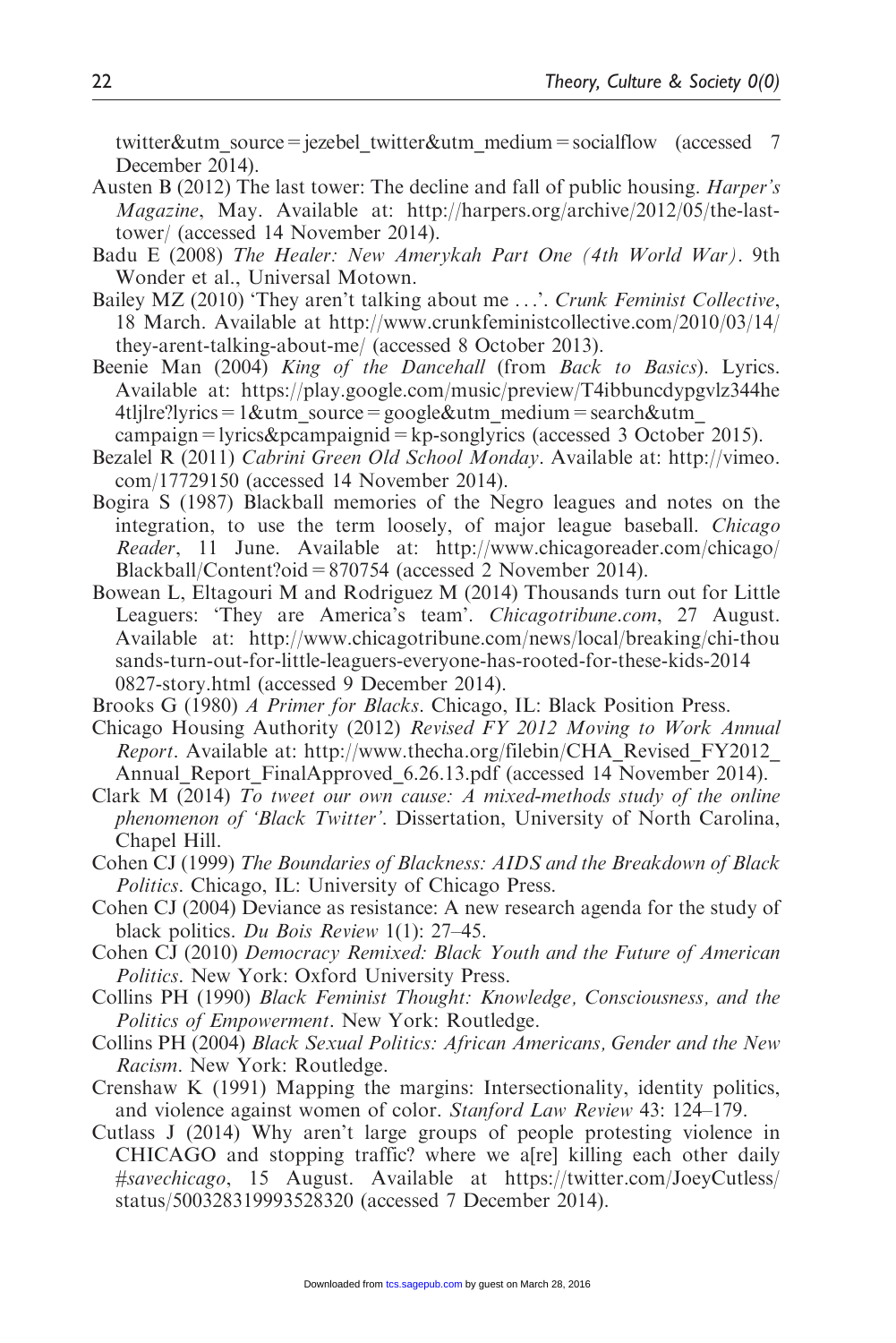- Dawson MC (1995) Behind the Mule: Race and Class in African-American Politics. Princeton, NJ: Princeton University Press.
- Drake SC and Cayton H (2015 [1945]) Black Metropolis: A Study of Negro Life in a Northern City, 3rd edn. Chicago, IL: University of Chicago Press.
- Elejalde-Ruiz A (2014) South Side hat shop a throwback gem. Chicago Tribune, 6 October. Available at: [http://www.chicagotribune.com/business/ct-hats-](http://www.chicagotribune.com/business/ct-hats-1006-biz-20141006-story.html#page=1) $1006-b$ iz-20141006-story.html#page=1 (accessed 13 November 2014).

Fullilove M (2004) Root Shock. New York: One World/Ballantine Books.

- Gallun A and Maidenberg M (2013) Will the foreclosure crisis kill Chicago? Crain's Chicago Business, 11 November. Available at: [http://www.chicagobu](http://www.chicagobusiness.com/article/20131109/issue01/311099980/will-the-foreclosure-crisis-kill-chicago) [siness.com/article/20131109/issue01/311099980/will-the-foreclosure-crisis](http://www.chicagobusiness.com/article/20131109/issue01/311099980/will-the-foreclosure-crisis-kill-chicago)[kill-chicago](http://www.chicagobusiness.com/article/20131109/issue01/311099980/will-the-foreclosure-crisis-kill-chicago) (accessed 2 November 2, 2014).
- Gayden P (2012) Facebook post, 12 June. Available at: [https://www.facebook.](https://www.facebook.com/patty.gayden/posts/431976350158737) [com/patty.gayden/posts/431976350158737](https://www.facebook.com/patty.gayden/posts/431976350158737) (accessed 14 November 2014).
- Gieryn T (2000) A space for place in sociology. Annual Review of Sociology 26: 463–496.
- Goetz E (2011) Gentrification in black and white: The racial impact of public housing demolition in American cities. Urban Studies 48(8): 1581–1604.
- Goldstein D (2013) Laughter Out of Place: Race, Class, Violence, and Sexuality in a Rio Shantytown, 2nd edn. Berkeley, CA: University of California Press.
- Green H (2014) Jackie Robinson West. Available at: [http://vimeo.com/](http://vimeo.com/108015458) [108015458](http://vimeo.com/108015458) (accessed 16 December 2014).
- Gross L (2005) A baseball giant dies; Joseph Haley, founder of Jackie Robinson West Little League, passes. *Chicago Defender*, 15 June. Available at: [http://](http://search.proquest.com/docview/247027965?accountid=12861) [search.proquest.com/docview/247027965?accountid=12861](http://search.proquest.com/docview/247027965?accountid=12861) (accessed 3 October 2015).
- Hamilton T (2013) Misogyny, in general, vs. anti-black misogyny (misogynoir), specifically. Gradient Lair, 11 September. Available at: [http://www.gradien](http://www.gradientlair.com/post/60973580823/general-misogyny-versus-misogynoir) [tlair.com/post/60973580823/general-misogyny-versus-misogynoir](http://www.gradientlair.com/post/60973580823/general-misogyny-versus-misogynoir) (accessed 29 September 2013).
- Harvey D (2012) Rebel Cities. New York: Verso Books.
- Haugh D (2014) Jackie Robinson West coming home a winner. Chicagotribune.com, 9 December. Available at: [http://www.chicagotribune.](http://www.chicagotribune.com/sports/ct-haugh-jackie-robinson-west-spt-0825-20140825-column.html) [com/sports/ct-haugh-jackie-robinson-west-spt-0825-20140825-column.html](http://www.chicagotribune.com/sports/ct-haugh-jackie-robinson-west-spt-0825-20140825-column.html) (accessed 9 December 2014).
- Hirsch A (1983) Making the Second Ghetto: Race and Housing in Chicago, 1940– 1960. New York: Cambridge University Press.
- Hopper J (2013) Read the 'stomach-churning' sexual assault accusations against R. Kelly in full. The Village Voice Blog, 16 December. Available at: [http://](http://blogs.villagevoice.com/music/2013/12/read_the_stomac.php) blogs.villagevoice.com/music/2013/12/read the stomac.php (accessed  $7$ December 2014).
- Hunt DB (2009) Blueprint for Disaster: The Unraveling of Chicago Public Housing. Chicago, IL: University of Chicago Press.
- Hunter MA (2010) The nightly round: Space, social capital, and urban black nightlife. City & Community  $9(2)$ : 165–186.
- Hunter MA (2013) Black Citymakers: How 'The Philadelphia Negro' Changed Urban America. New York: Oxford University Press.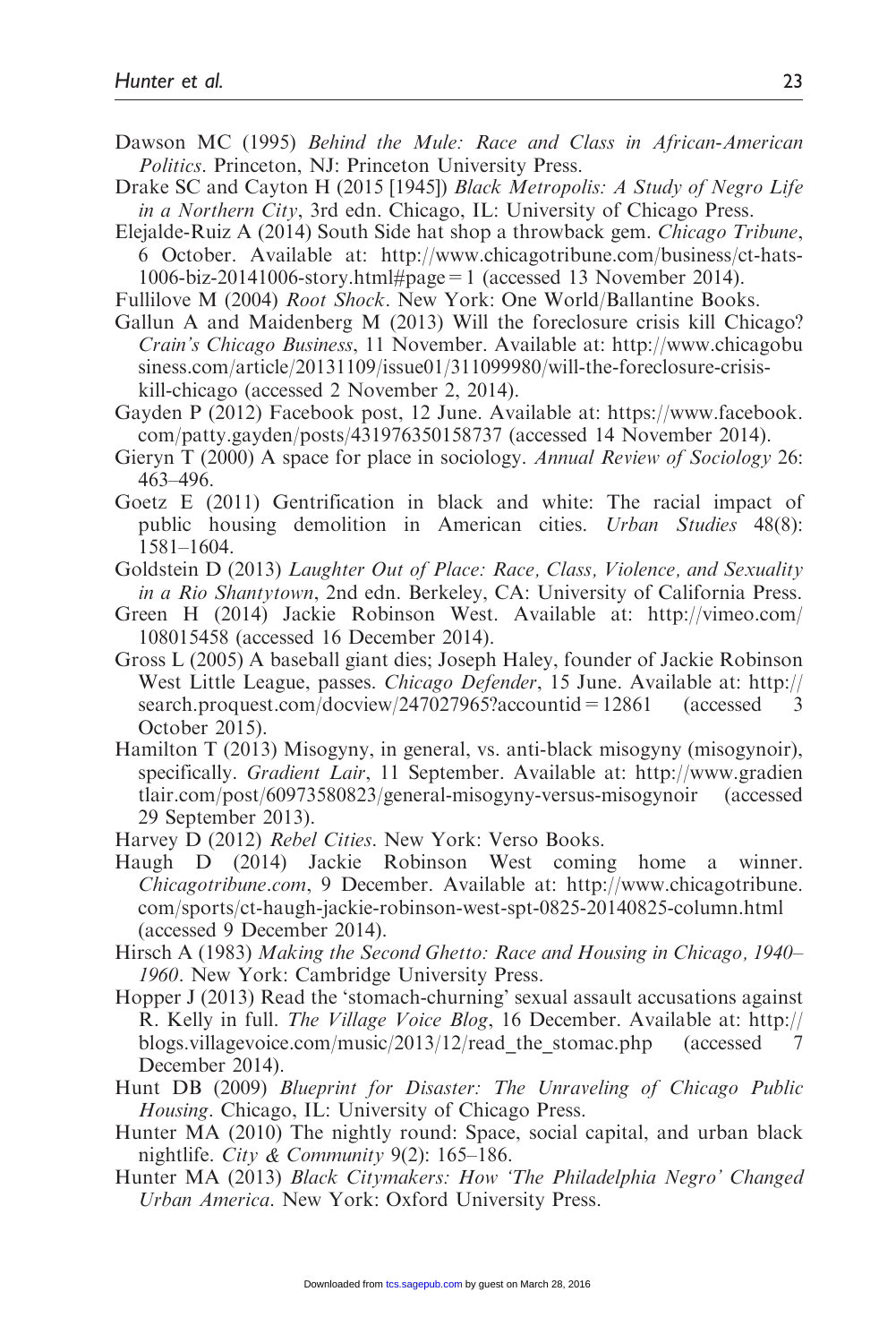- Hurston ZN (1990 [1938]) Art and such. In: Gates HL Jr. (ed.) Reading Black. Reading Feminist: A Critical Anthology. New York: Meridian Books.
- Immergluck D and Smith G (2006) The external costs of foreclosure: The impact of single-family mortgage foreclosures on property values. Housing Policy Debate 17: 57–79.
- Islam F and Crego E (2014) Jackie Robinson, meet Jackie Robinson West. America, meet hope. *Huffington Post*, 9 September. Available at: [http://](http://www.huffingtonpost.com/frank-islam/jackie-robinson-meet-jackie-robinson-west_b_5767356.html) [www.huffingtonpost.com/frank-islam/jackie-robinson-meet-jackie-robinson](http://www.huffingtonpost.com/frank-islam/jackie-robinson-meet-jackie-robinson-west_b_5767356.html)west b 5767356.html (accessed 13 November 2014).
- Joravsky B (2004) Good times at Cabrini. Chicago Reader, 23 September. Available at: [http://www.chicagoreader.com/chicago/good-times-at-cabrini/](http://www.chicagoreader.com/chicago/good-times-at-cabrini/Content?oid=916726) [Content?oid](http://www.chicagoreader.com/chicago/good-times-at-cabrini/Content?oid=916726)=[916726](http://www.chicagoreader.com/chicago/good-times-at-cabrini/Content?oid=916726) (accessed 14 November 2014).
- Kalven J (2014) The unmaking of place. *Invisible Institute*, 17 October. Available at:<http://the.invisible.institute/news/2014/rqvjbarydhq9gtr2jzbbl41nsf9q5g> (accessed 13 November 2014).
- Kelley RDG (1994) Race Rebels: Culture, Politics and the Black Working Class. New York: Free Press.
- Kendall M (2013a) Half the black women in Chicago have a ' $\hat{\alpha}$ rkelly used to post up by my school & pick up teen girls\* so let's skip the excuses. #AskRKelly, 10 December. Available at: [https://twitter.com/Karnythia/](https://twitter.com/Karnythia/status/410500968703205376) [status/410500968703205376](https://twitter.com/Karnythia/status/410500968703205376) (accessed 7 December 2014).
- Kendall M (2013b) Mikki Kendall on her experience being hit on by R. Kelly as a 14-year-old. Thinkprogress.org, 16 December. Available at: [https://stor](https://storify.com/AlyssaRosenberg/mikki-kendall-on-her-experience-being-hit-on-by-r)[ify.com/AlyssaRosenberg/mikki-kendall-on-her-experience-being-hit-on-by-r](https://storify.com/AlyssaRosenberg/mikki-kendall-on-her-experience-being-hit-on-by-r) (accessed 7 December 2014).
- Kendall M (2014) Before you spout off about the epidemic of gun violence in Chicago as a reason not to discuss police brutality? Look up what happens here. Twitter, 2 December. Available at: [https://twitter.com/Karnythia/](https://twitter.com/Karnythia/status/540634486116192257) [status/540634486116192257](https://twitter.com/Karnythia/status/540634486116192257) (accessed 7 December 2014).
- Lacey KJ (2014) Facebook post, 23 October. Available at: [https://www.facebook.](https://www.facebook.com/kyla.j.lacey/posts/10103509415445162) [com/kyla.j.lacey/posts/10103509415445162](https://www.facebook.com/kyla.j.lacey/posts/10103509415445162) (accessed 14 November 2014).
- Lewis E (1993) In Their Own Interests: Race, Class and Power in Twentieth-Century Norfolk, Virginia. Berkeley, CA: University of California Press.
- Lipsitz G (2011) How Racism Takes Place. Philadelphia, PA: Temple University Press.
- 'Love your child, no matter what' (1972) Chicago Daily Defender, 10 April. Available at: [http://search.proquest.com/docview/494336564?accoun](http://search.proquest.com/docview/494336564?accountid=12861) $tid = 12861$  (accessed 8 December 2014).
- Massey D and Denton N (1993) American Apartheid. Cambridge, MA: Harvard University Press.
- Minnis G (1990) Jackie Robinson Little League becomes big success. Chicago Tribune, 29 June. Available at: [http://articles.chicagotribune.com/1990-06-29/](http://articles.chicagotribune.com/1990-06-29/sports/9002250314_1_west-alumni-joseph-haley-league-record-books) [sports/9002250314\\_1\\_west-alumni-joseph-haley-league-record-books](http://articles.chicagotribune.com/1990-06-29/sports/9002250314_1_west-alumni-joseph-haley-league-record-books) (accessed 3 November 2014).
- Monroe S (2012) Economic mobility in Chicago's projects. Marketplace, 17 August. Available at: [http://www.marketplace.org/topics/wealth-poverty/](http://www.marketplace.org/topics/wealth-poverty/economic-mobility-chicagos-projects) [economic-mobility-chicagos-projects](http://www.marketplace.org/topics/wealth-poverty/economic-mobility-chicagos-projects) (accessed 14 November 2014).
- Ortner SB (1997) Fieldwork in the postcommunity. Anthropology and Humanism 22(1): 61–80.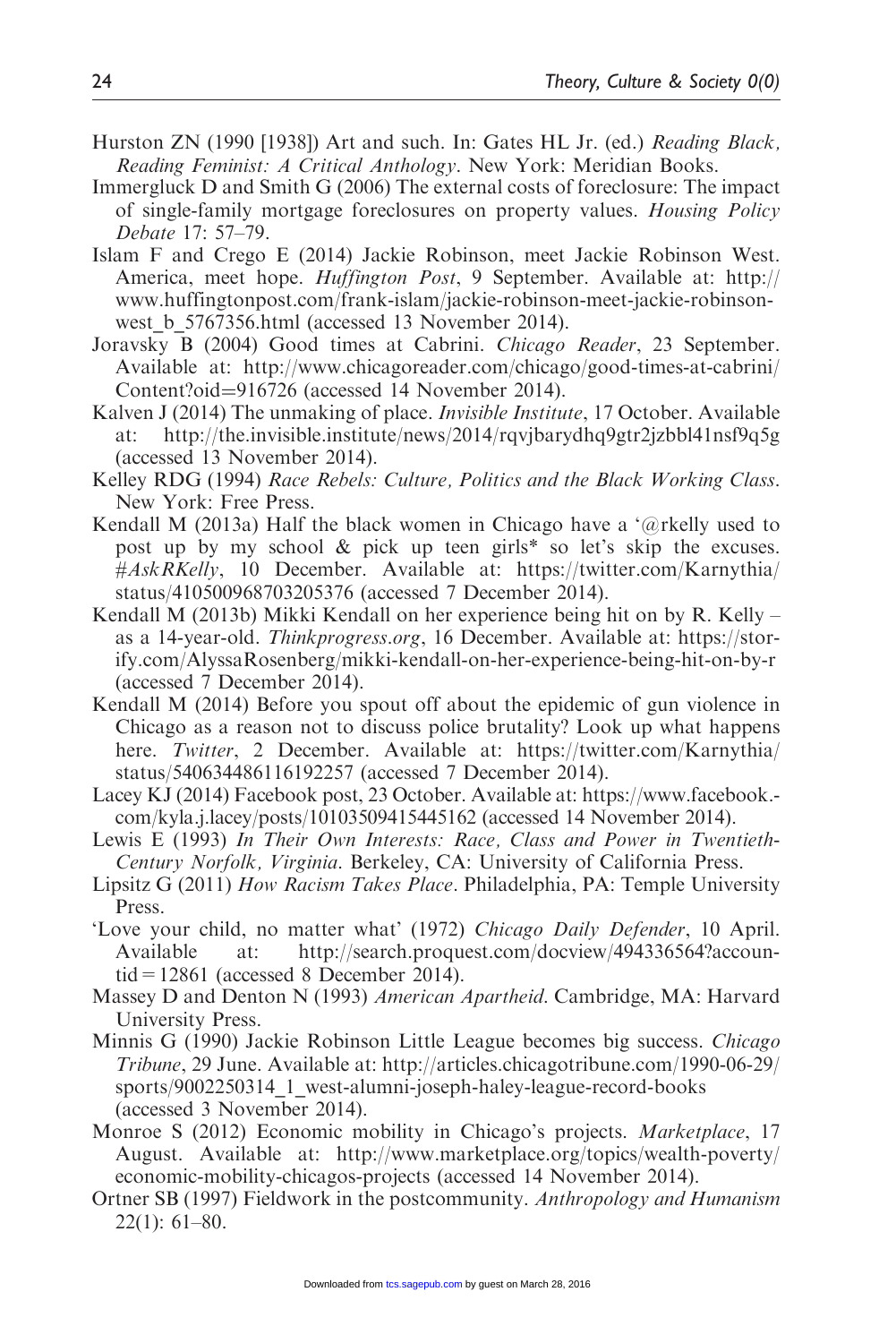- Pattillo M (2007) Black on the Block: The Politics of Race and Class in the City. Chicago, IL: University of Chicago Press.
- Petty A (ed.) (2013) High Rise Stories: Voices from Chicago Public Housing. San Francisco, CA: Voice of Witness, McSweeney's.
- Piggee R (2014) Facebook post, 25 October. Available at: [https://www.face](https://www.facebook.com/photo.php?fbid=1508537272739005&set=a.1458296377763095.1073741831.100007482407644&type=1) [book.com/photo.php?fbid=1508537272739005&set=a.1458296377763095.](https://www.facebook.com/photo.php?fbid=1508537272739005&set=a.1458296377763095.1073741831.100007482407644&type=1) [1073741831.100007482407644&type=1](https://www.facebook.com/photo.php?fbid=1508537272739005&set=a.1458296377763095.1073741831.100007482407644&type=1) (accessed 14 November 2014).
- Project for Public Places (2014) What is placemaking? Available at: [http://](http://www.pps.org/reference/what_is_placemaking/) [www.pps.org/reference/what\\_is\\_placemaking/](http://www.pps.org/reference/what_is_placemaking/) (accessed 3 December 2014).
- Roberts-Walker A (2014) Henry Horner Homes reunion (Facebook page), 4 August. Available at:<https://www.facebook.com/henryhorner.homesreunion> (accessed 14 November 2014).
- Robinson ZF (2014) This Ain't Chicago: Race, Class and Regional Identity in the Post-Soul South. Chapel Hill, NC: University of North Carolina Press.
- Rodkin D (2013) The foreclosure crisis is still hurting black homeowners in Chicago. Chicago Magazine, 4 September. Available at: [http://www.chicago](http://www.chicagomag.com/Radar/Deal-Estate/September-2013/Foreclosure-Crisis-Defers-Dream-Even-Further/)[mag.com/Radar/Deal-Estate/September-2013/Foreclosure-Crisis-Defers-](http://www.chicagomag.com/Radar/Deal-Estate/September-2013/Foreclosure-Crisis-Defers-Dream-Even-Further/)[Dream-Even-Further/](http://www.chicagomag.com/Radar/Deal-Estate/September-2013/Foreclosure-Crisis-Defers-Dream-Even-Further/) (accessed 16 December 2014).
- Rose T (2008) The Hip Hop Wars. New York: Basic Books.
- Sampson RJ (2012) Great American City: Chicago and the Enduring Neighborhood Effect. Chicago, IL: University of Chicago Press.
- Satter B (2009) Family Properties: How the Struggle Over Race and Real Estate Transformed Chicago and Urban America. New York: Metropolitan Books.
- Schneekloth LH and Shibley RG (1995) Placemaking: The Art and Practice of Building Communities. New York: Wiley & Sons.
- Sharkey P (2013) Stuck in Place: Urban Neighborhoods and the End of Progress Toward Racial Equality. Chicago, IL: University of Chicago Press.
- Statewaygardens Reunions Lowend (2014) Facebook post, 24 August. Available at: [https://www.facebook.com/statewaygardens.reunionslowend/posts/](https://www.facebook.com/statewaygardens.reunionslowend/posts/564351070337889) [564351070337889](https://www.facebook.com/statewaygardens.reunionslowend/posts/564351070337889) (accessed 13 November 2014).
- Taylor KY (2012) Back story to the neoliberal moment: Race taxes and the political economy of black urban housing in the 1960s. Souls 14: 185–206.
- Thomas D (2014) Facebook post, 31 August. Available at: [https://www.facebook.](https://www.facebook.com/diane.thomas.754/posts/917644898250474) [com/diane.thomas.754/posts/917644898250474](https://www.facebook.com/diane.thomas.754/posts/917644898250474) (accessed 14 November 2014).
- Thompson E (2014) Facebook post, 17 August. Available at: [https://www.face](https://www.facebook.com/photo.php?fbid=10204446929798143) [book.com/photo.php?fbid=10204446929798143](https://www.facebook.com/photo.php?fbid=10204446929798143) (accessed 14 November 2014).
- Unger NO (1970) Hyde Park L. L. seeks city title. Chicago Daily Defender, 4 August. Available at: [http://search.proquest.com/docview/494251124?](http://search.proquest.com/docview/494251124?accountid=12861) [accountid=12861](http://search.proquest.com/docview/494251124?accountid=12861) (accessed 14 November 2014).
- Venkatesh SA (2006) Off the Books: The Underground Economy of the Urban Poor. Cambridge, MA: Harvard University Press.
- Venkatesh SA and Çelimli I (2004) Chicago Public Housing Transformation: A Research Report. Center for Urban Research and Policy, Columbia University (Working Paper).
- We Charge Genocide (2014) Chicago police violence against black and Latino youth called out by United Nations Committee Against Torture, 1 December. Available at: [http://wechargegenocide.org/press-release-chicago-police-](http://wechargegenocide.org/press-release-chicago-police-violence-against-Black-and-latino-youth-called-out-by-united-nations-committee-against-torture/)